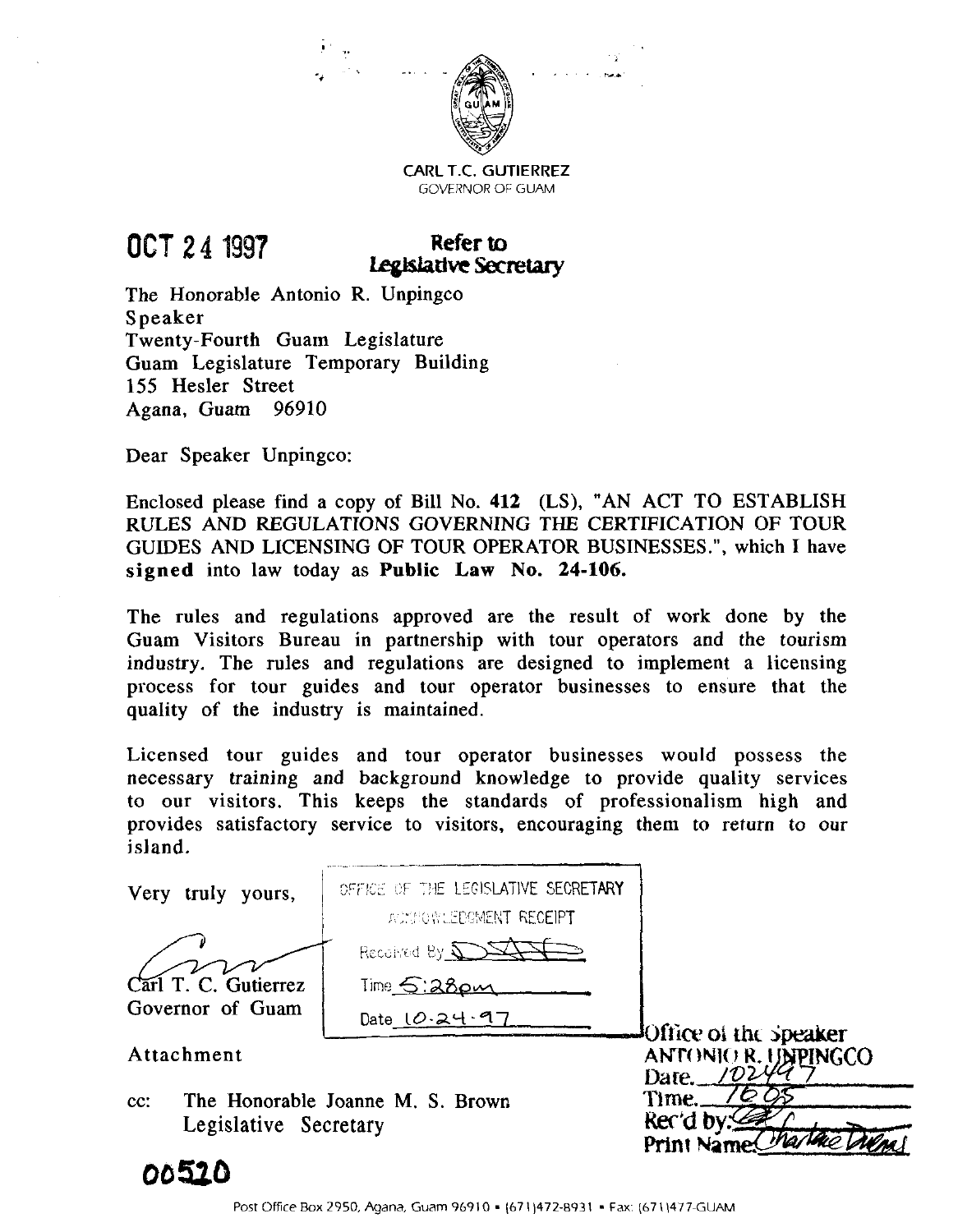# TWENTY-FOURTH GUAM LEGISLATURE 1997 (FIRST) Regular Session

# CERTIFICATION OF PASSAGE OF AN ACT TO THE GOVERNOR

This is to certify that Bill No. 412 (LS), "AN ACT TO ESTABLISH RULES AND REGULATIONS GOVERNING THE CERTIFICATION OF TOUR GUIDES AND LICENSING OF TOUR OPERATOR BUSINESSES," was on the 9<sup>TH</sup> day of October, 1997, duly and regularly passed.

I0 **R. UNPINGCO**  Speaker

Attested:

**CANNEMS.BROWN** 

Senator and Legislative Secretary

This Act was received by the Governor this 17th day of 0ctober 1997, at : *3* o',lock&.~.

**2** 

Assistant Staff Officer Governor's Office

APPROVED:

CARL T. C. GUTIERREZ Governor of Guam

Date: *10 - 24 9 7* 

Public Law No. 24-106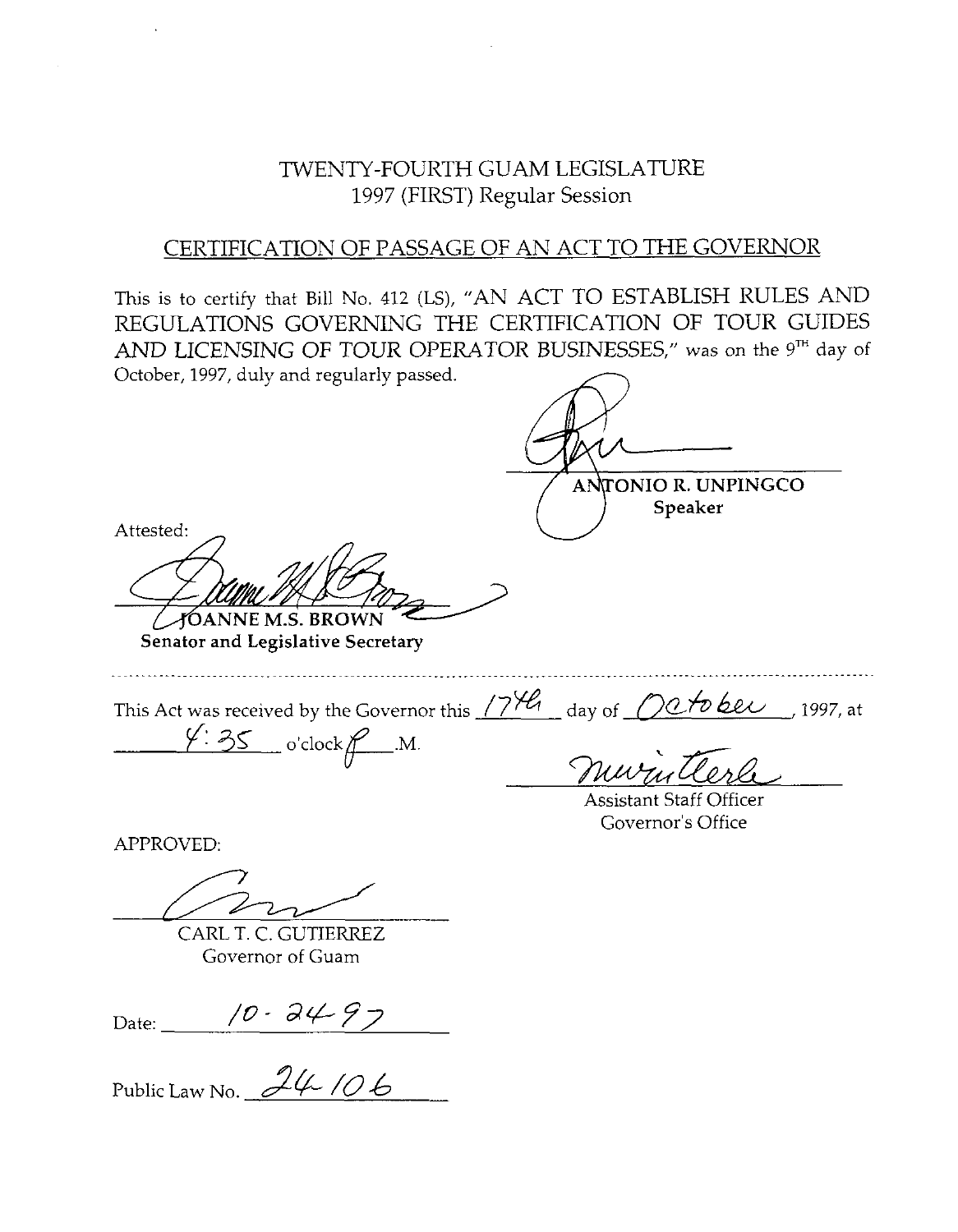

 $\mathcal{L}_{\text{max}}$  and  $\mathcal{L}_{\text{max}}$ 

# **Bill No. 412 (LS)**

**As** amended on the Floor

Introduced by: A. C. Lamorena, V. A. C. Blaz Mark Forbes Felix P. Camacho T. C. Ada F. B. Aguon, Jr. E. Barrett-Anderson J. M.S. Brown Francisco P. Camacho M. C. Charfauros E. J. Cruz W. B.S.M. Flores L. F. Kasperbauer C. A. Leon Guerrero L. Leon Guerrero V. C. Pangelinan J. C. Salas A. L.G. Santos F. E. Santos A. R. Unpingco J. Won Pat-Borja

> **AN ACT TO ESTABLISH RULES AND REGULATIONS GOVERNING THE CERTIFICATION OF TOUR GUIDES AND LICENSING OF TOUR OPERATOR BUSINESSES.**

| BE IT ENACTED BY THE PEOPLE OF GUAM: |
|--------------------------------------|
|                                      |

*2* **Section 1. (a) Authority for the Guam Visitors Bureau to**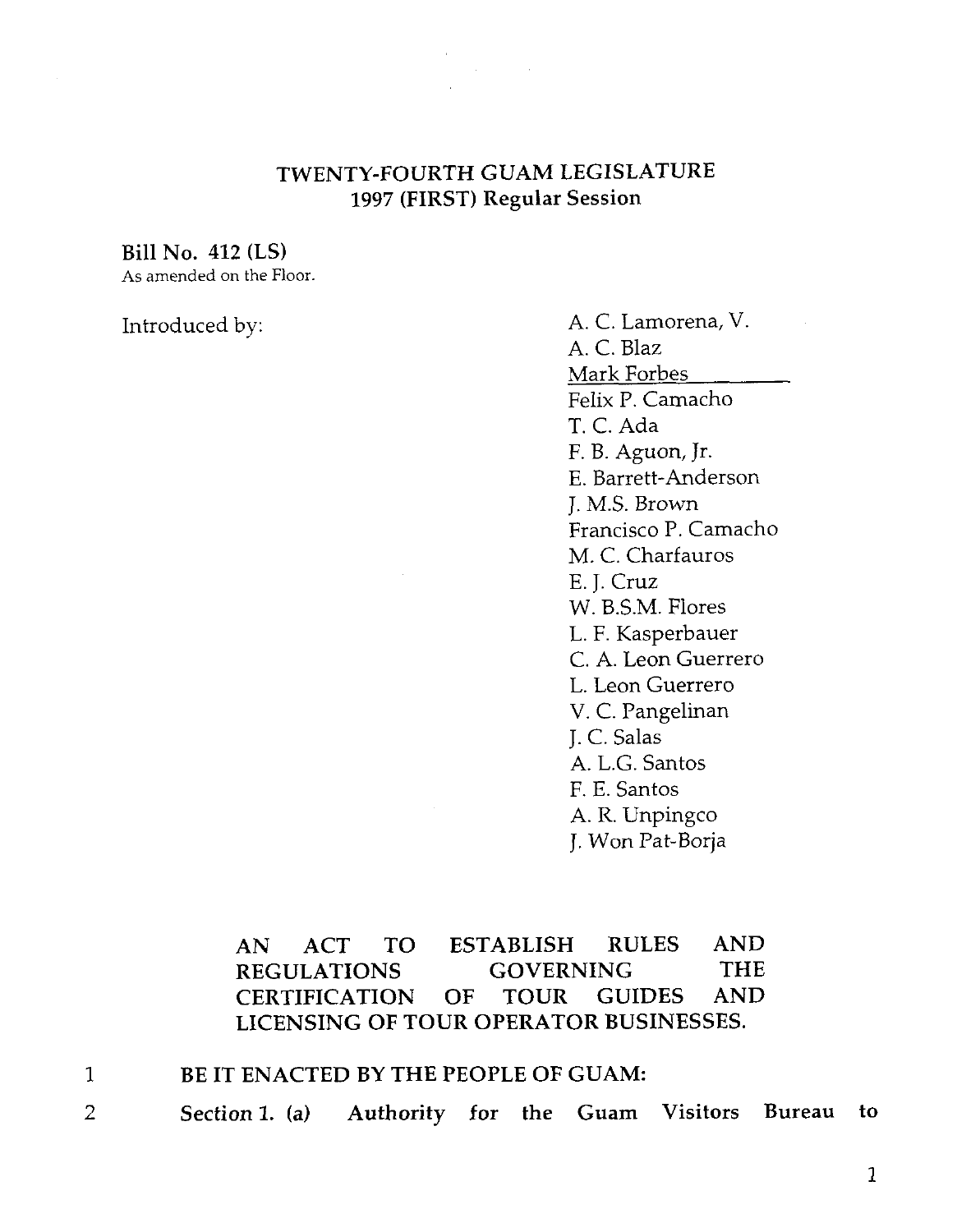**Promulgate Rules and Regulations.** Subsections 9105(d) and (e) of Chapter 9,  $\mathbf{1}$ Title 12, Guam Code Annotated, and regulations pursuant to the 2 Administrative Adjudication Act as may be necessary for the exercise of its 3 powers and performance of its duties. Public Law Number 23-136 authorizes 4 the Board of Directors of the Guam Visitors Bureau to set the rules and 5 6 regulations regulating the conduct and operations of tour companies and their 7 tour guide employees.

The rules and regulations contained in Subsection (c) of this Section had 8 9 a public hearing by the Guam Visitors Bureau on July 7, 1997.

**(b) Submission of Rules and Regulations.** Public Law Number 24-27  $10<sup>1</sup>$ 11 requires that rules and regulations proposed by a government agency, and where required by law, approved by the Governor, be filed with the 12 13 Legislative Secretary of the Guam Legislature. Public Law Number 24-27 14 further provides that no rule shall be effective until after compliance and 15 ninety (90) calendar days have elapsed from the date of filing with the 16 Legislative Secretary. The Guam Legislature may approve, disapprove or 17 amend any rule within ninety (90) calendar days from the date of filing with 18 the Legislative Secretary.

19 *(c)* **Approval of Rules and Regulations Provided by the Guam**  20 **Visitors Bureau.** The rules and regulations for the Guam Visitors Bureau 21 *contained in the attached "Exhibit A"* are approved by the Guam Legislature.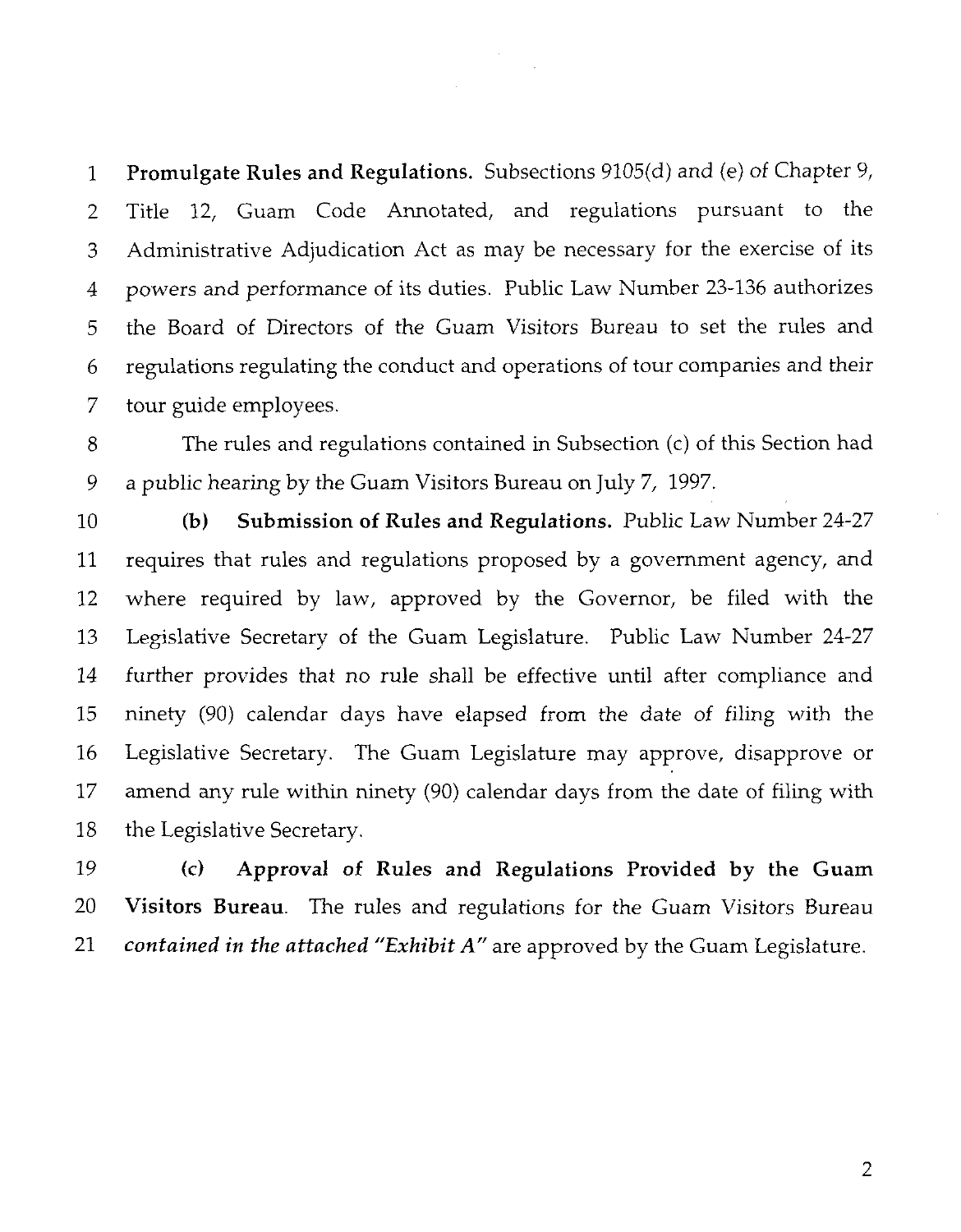# EXHIBIT A

 $\sim 10^6$ 

 $\mathbf{r}$ 

#### **4 GAR-COMMERCE**

# CHAPTER **3**

#### **GUAM VISITORS BUREAU GUAM ADMINISTRATIVE RULES**

| Article | Rules and Regulations |  |
|---------|-----------------------|--|
|---------|-----------------------|--|

#### **Table Of Contents**

| Section 3201. | Purpose Of Regulations                      |
|---------------|---------------------------------------------|
| Section 3202. | Scope Of Procedure                          |
| Section 3203. | Definitions                                 |
| Section 3204. | Requirements For Tour Operators             |
| Section 3205. | Requirements For Tour Guides                |
| Section 3206. | Application                                 |
| Section 3207. | Issuance                                    |
| Section 3208. | Denial                                      |
| Section 3209. | Term/Renewal Application                    |
| Section 3210. | Fee                                         |
| Section 3211. | Condition To Issuance                       |
| Section 3212. | Official Identification Badge               |
| Section 3213. | Compliance To Rules                         |
| Section 3214. | Violations                                  |
| Section 3215. | Notice Of Intention                         |
| Section 3216. | Notice Of Action                            |
| Section 3217. | Responsibilities Of Certified<br>Tour Guide |
| Section 3218. | Employer's Responsibilities                 |
| Section 3219. | Authorized Agents                           |
| Section 3220  | Notice                                      |
| Section 3221. | Rules Of Conduct For Tour Guides            |
| Section 3222. | Severability                                |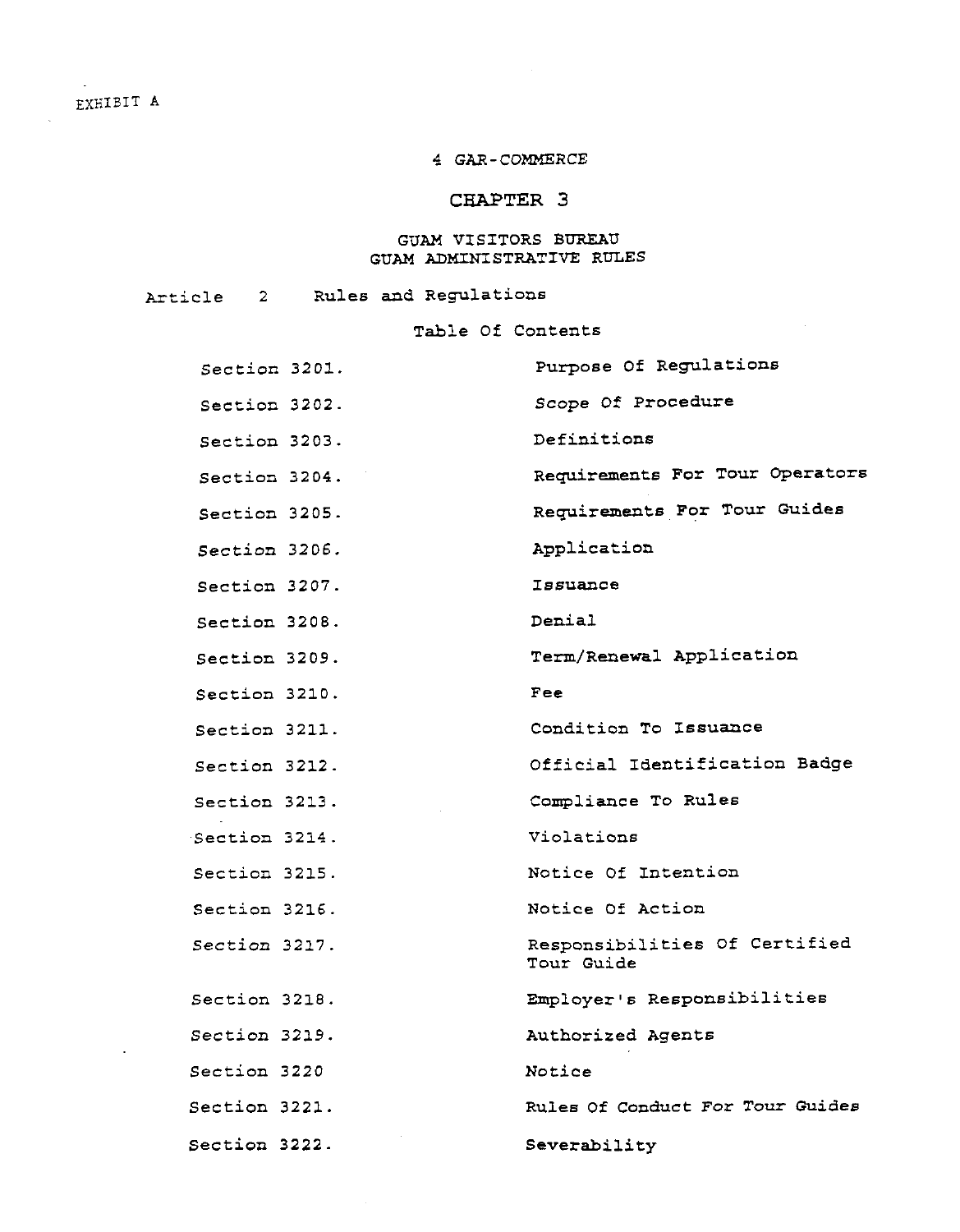Section 3201. Purpose Of Regulation.  $\mathbf{L}$ The Guam Visitors Bureau ("GVB") intends to enhance the  $\overline{z}$ professionalism of the most visible occupation on island in the  $\overline{3}$ eyes of Guam's foreign visitors. To achieve the intended goal, 4 Pujlic Law **23-136** requires the **GVB** to adopt rules and regulations  $\overline{5}$ establishing a due process procedure within the GVB for certifying  $\epsilon$ tour guides and licensing tour operator businesses. 7

Section **3202.** Scope **Of** Procedure. This due process 8 procedure shall govern actions taken by the **GVB** or by agents or 9 ocher entities acting on behalf of the GVB (collectively referred  $10$ to as the GVB unless the context requires otherwise) in the  $11$ implementation of certification of tour guides and licensing of  $\overline{1}2$ tour operator businesses. Procedure shall further govern the  $13$ development and administration of examinations necessary for the  $14$ certification of tour quides and set forth the standard of conduct  $\pm 5$ for all tour guides.  $16$ 

 $17$ Section **3203.** Definitions. For the purpose of this chapter,  $28$ and unless required by context, the following terms shall have the following definirions: 19

 $20$ 

(a) The **"GVB"** means the Guam Visicors Bureau.

 $21$ (b) "Person" means an individual, trust, an estate, a 22 partnership, an association, a company, or a corporation.

23

(c) **"Day"** means a calendar day.

24 (d) "Tour Operator" means any person who, for 25 compensation of any kind, engages in a business as a tour guide **as** 

 $\overline{c}$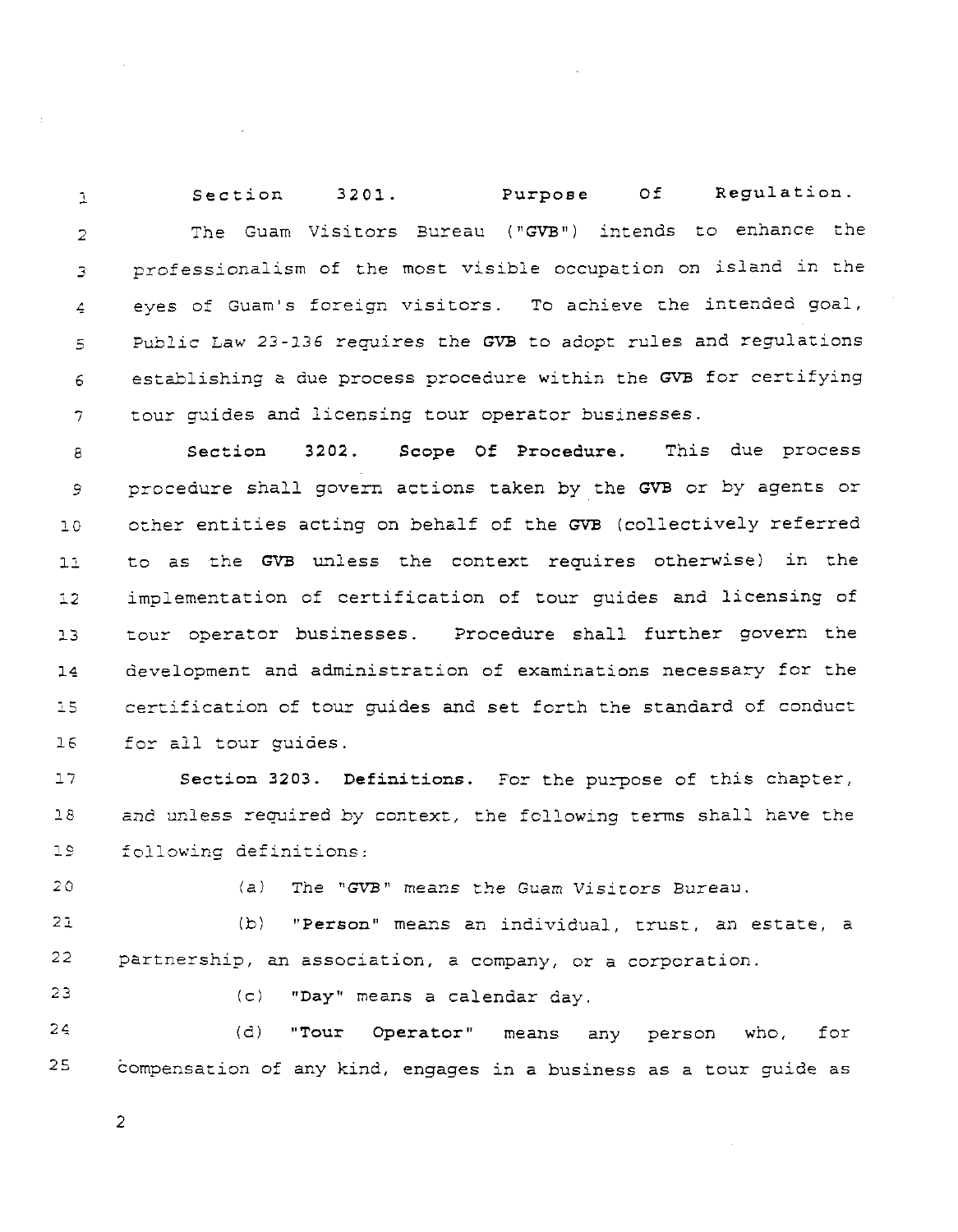defined in this Section or who employs one or more tour guides.  $\mathbbm{1}$ 

(e) <mark>"Tour Guide"</mark> means any individual who, for  $\overline{2}$ compensation of any kind, undertakes to guide, direct, lead or  $\overline{3}$ conducz tours and who, while undertaking such duties, explains to  $\overline{4}$ or informs tourists of the history and culture of Guam, or directs 5 tourists to scenic, cultural or historic sites on Guam or leads  $\epsilon$ tour groups while the same are on conducted shopping tours on Guam.  $\overline{7}$  $\sf B$ This definition shall not include a person whose sole occupation is to drive a tour bus or other tour vehicles. و

 $10$ 

**Section 3204. Requirements For Tour Operators.** 

 $11$ (a) All persons engaging in business as tour operators  $12$ must, at the time of application or renewal of licensing to the Department of Revenue and Taxation, submit certification of  $13$ eligibility issued by the GVB that all tour quides under his or her  $14$  $25$ employ nave undergone the GVB approved training and passed the  $16$ necessary GVB administered examinations covering history, culture,  $27$ and his:oric landmarks of Guam.

 $18$ (b) This requirement shall not apply to tour companies  $29$ whose tour guide services are properly contracted with another  $20$ licensed tour operator. The **GVB** will issue an "Exempt  $21$ Certification" once the company has submitted a "proof of contract" 22 to the **GVB.** 

23 **Section 3205. Requirements For Tour Guides. Any** individual 24 Performing services as a tour guide must produce evidence as having 25 passed the **GVB** approved training program and examination provided 26 for herein covering the history, culture, historic landmarks,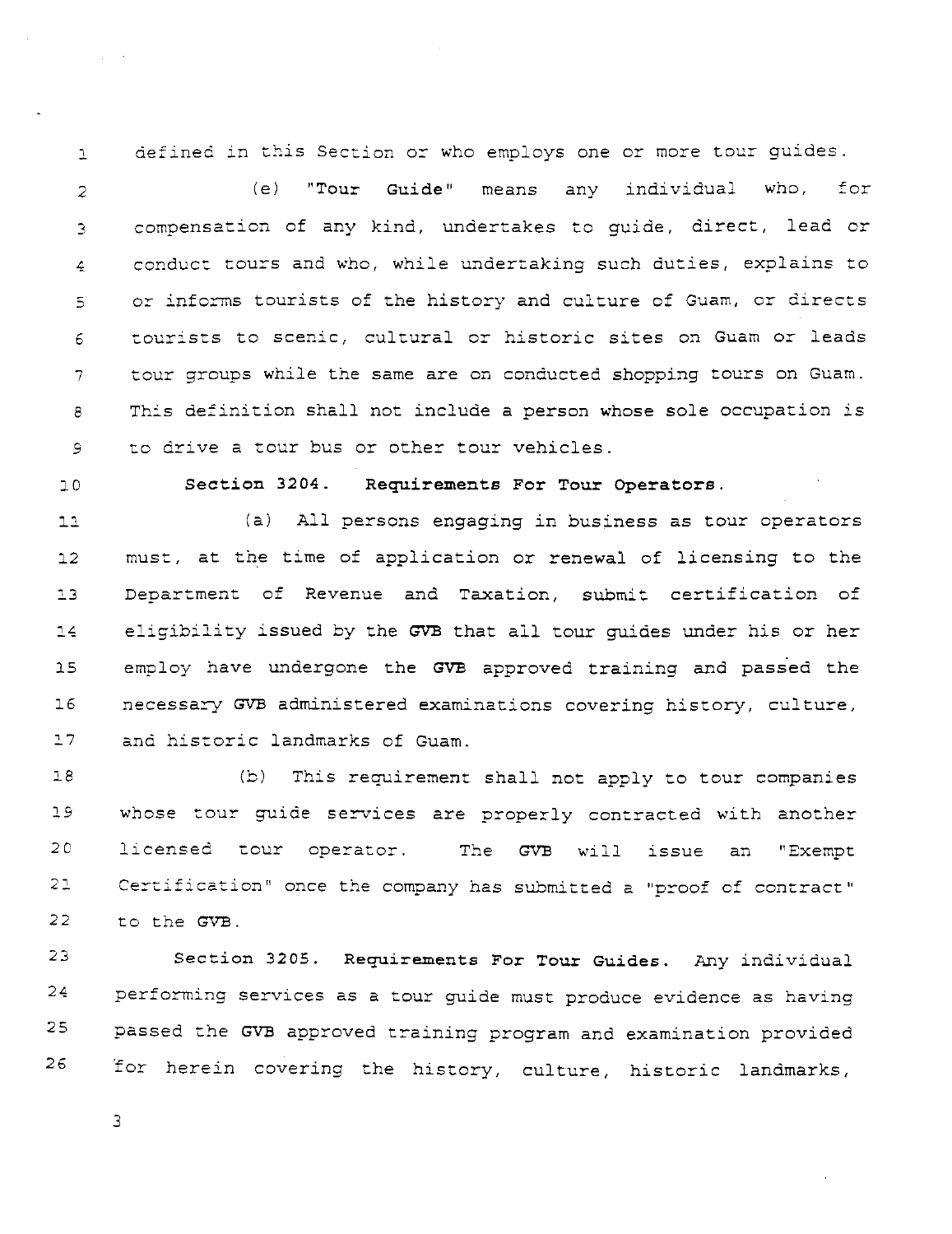English and foreign language proficiency communication skills and  $\mathbf{L}$ other related information of Guam and of having been certified by  $\tilde{z}$ the GVB.  $\mathbf{R}$ 

 $\overline{\mathcal{L}}$ 

Section **3206.** Application.

(a) Application for tour guide certification shall be  $\overline{5}$ obtainable from the **GVB.** Applicants shall be required to submit  $\epsilon$ documenLation as determine6 by the **GVB.**   $\overline{7}$ 

(b) Application for a tour operator certification for  $\mathbf{B}$ licensing required by the Department of Revenue **and** Taxation, shall  $\mathsf{G}$ be obtainable from the GVB. Applicants shall be required to submit  $10$ documentation as determined by the **GVB.**   $11$ 

 $12$ 

#### Section **3207. Issuance.**

(a) Within sixty **(60)** days of the implementation of the  $13$ Rules and Regulations, an individual currently employed as **a** tour  $14$ guide may apply for **a** temporary certification badge. It shall be  $25$  $16$ valid for a period not to exceed one hundred eighty **(180)** days from date of issue. A written request for an extension must be made by  $17$  $18$ the Tour Operator to the GVB, outlining the circumstances why a  $19$ tour guide did not receive certification within the 180 day period, 20 and when certification will be completed. Each extension will be  $21$ decided on a case-by-case basis.

22 (b) A permanent certification badge shall be issued to 23 an applicant who has successfully completed the required training 24 and resting for certification and has met all documentation 25 requirements of the GVB.

26

(c) Provisional badges not to exceed seven **(7)** days

 $\overline{4}$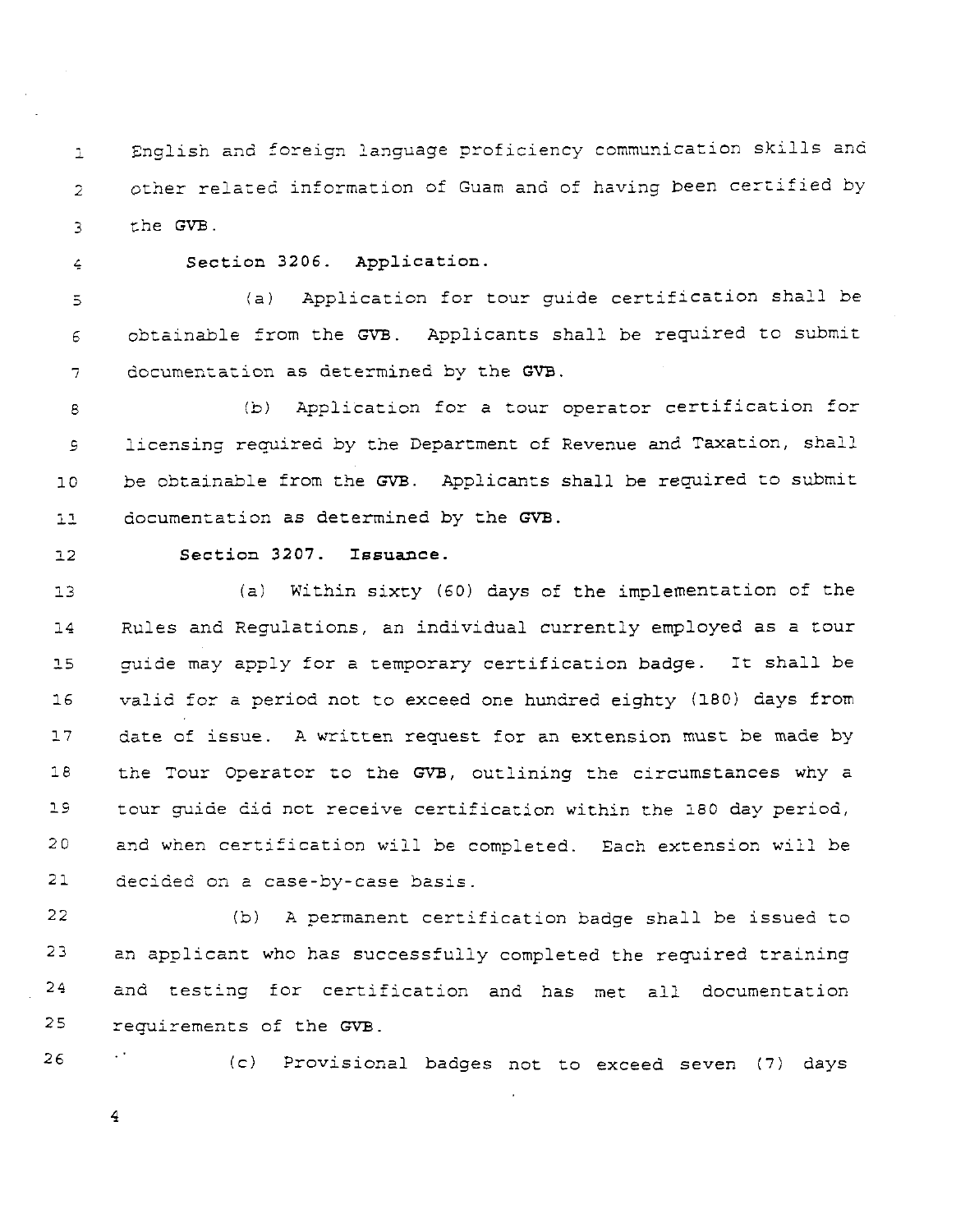shall be issued to companies who must provide tours when certified  $\mathcal{L}$ tour cuides are not available to handle special groups such as  $\tilde{z}$ cruise ship passengers or chartered air passengers. Any company  $\overline{3}$ applyins for a provisional badge shall substantiate the 4 unavailability of certified tour guides by submitting written  $\overline{5}$ justification for its request and provide a list of names to whom  $\epsilon$  $\overline{7}$ provisional badges will be issued. In no case shall a provisional  $\mathbf{B}$ badge be issued to the same individual more than three (3) times during the same calendar year without approval of the **GVB** Board or  $\mathcal{G}$  $10$ its designated review panel.

**Section 3208. Denial.** The **GVB** shall notify an applicant by  $11$ mail specifying the reason for its refusal. The applicant may,  $12$ within twenty *(20)* days of the date of receipt of such notice,  $13$ appeal to the Board of Directors of the **GVB** or its designated  $14$ review panel.  $15$ 

 $16$ **Section 3209. Term/Renewal Application. A** tour guide  $27$ certification shall be in force from the date of issuance for three  $28$ *(3)* years previously revoked or suspended. In no event  $29$ shall a new examination be requirea until three *(3)* years have elapsed from the date of certification issuance. Upon application 20  $21$ for renewal, the GVB may require applicant to retake the 22 examination. Each tour guide shall be required to renew his tour 23 guide certification badge annually.

 $24$ **Section 3210. Fee.** Fees as established by the GVB shall be 25 payable at the time of application, certification and upon each 26 annual renewal of a tour guide certification badge. Fees to the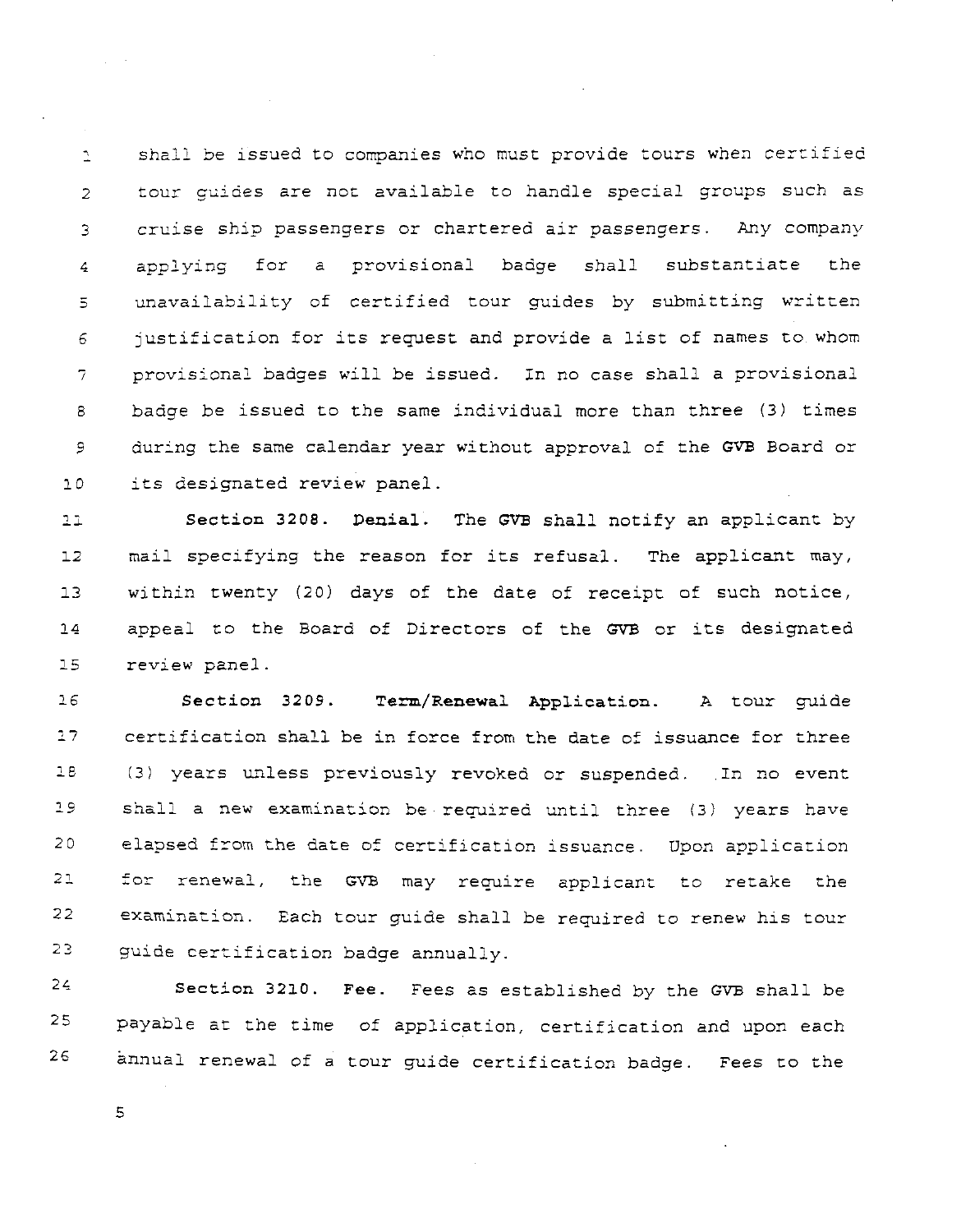**GVB** for applications, temporary badges, certification badges,  $\mathbf{1}$ provisional badges and renewals thereof, shall be Five Dollars  $\overline{2}$  $(S5.00)$ .  $\mathbb{R}$ 

 $\mathcal{L}$ 

Section **3211.** Condition To Issuance.

(a) Applicant shall be required to pass such tests of  $\overline{5}$ proficiency conducted by the **GVB.** Applicant shall be tested in a  $\epsilon$ language or languages of his choice, in which he will be conducting  $\overline{7}$  $\epsilon$ t ours.

(5) Any individual certified by documentation that he or  $\mathsf{S}$  $10$ she has been employed as a tour guide and has consistently worked as a tour guide over the last year and who, within sixty 160) days  $11$ of the implementation of these Rules and Regulations, passes the  $12$ proficiency test, shall be exempted from certain segments of the  $13$ required training course as determined by the GVB. Persons who 14 fail the proficiency test shall be required to complete the  $15$  $16$ training course.

 $17$ Section **3212.** Official Certification Badge. A certification  $2\,$   $\,$ badge shall be issued indicating therein, the language(s) which the individual is certified to communicate in as a tour guide.  $29$ 

 $20$ Section **3213.** Compliance To Rules. A certified tour guide  $21$ shall comply with all the conditions set out in the Rules and 22 Regulations for Tour Guides and Rules of Conduct for Tour Guides 23 Section **3214.** Violations.

 $24$ (a) The **GVB** may refuse to renew or may recommend the 25 revocation or suspension of the license of any tour operator or 26 certification of a tour guide for a period not to exceed one **(1)**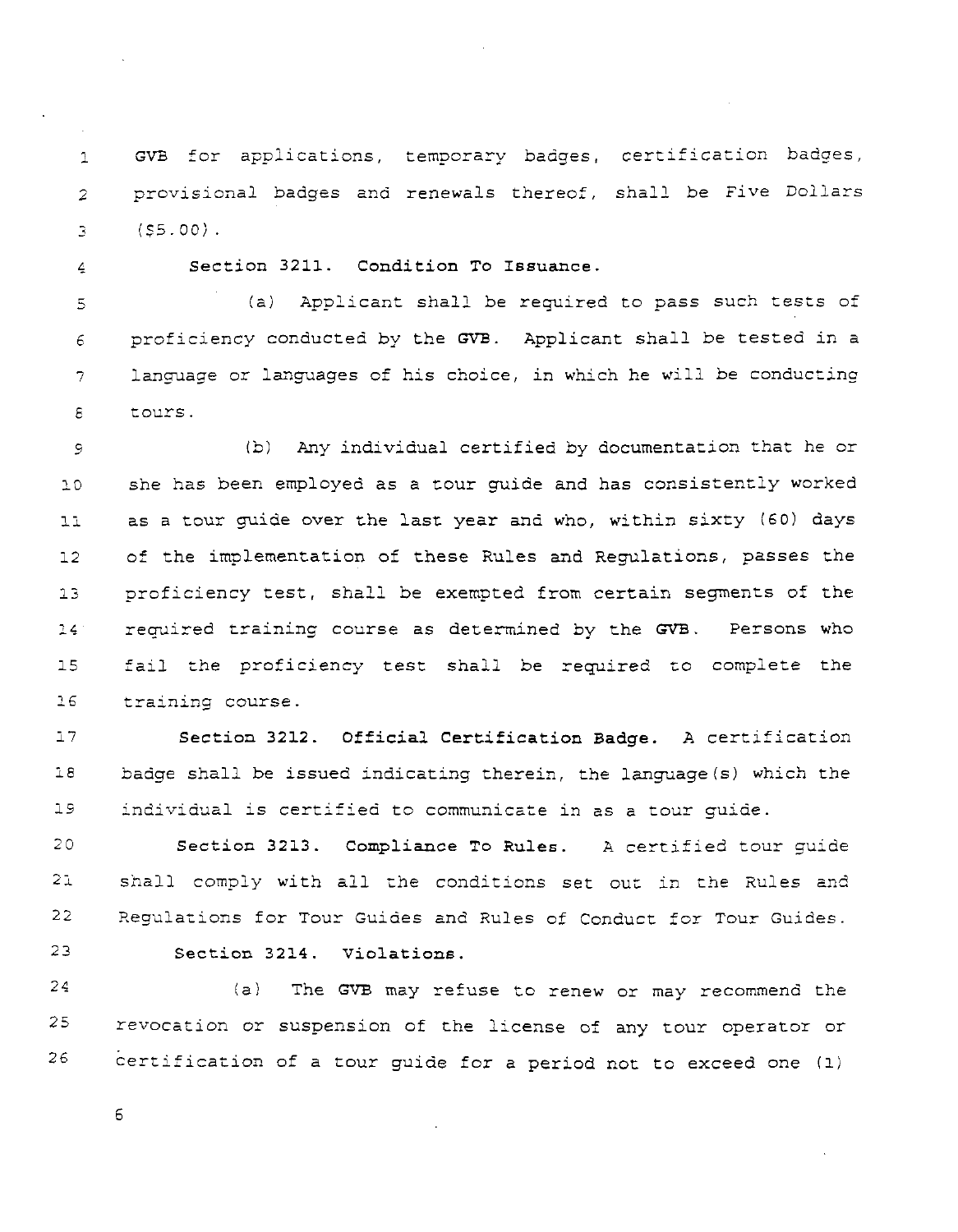year, for violation by the tour operator or tour guide of any of  $\mathbf{1}$ the Rules and Regulations or standards of conduct promulgated by  $\overline{2}$ :he **GVB.** Eligibility for re-application, in the case of a failure 3 to renew, will not occur until a year has elapsed from the date of  $\overline{4}$ revocazion as determined by the **GVB.**  5

(b) Misrepresentation by attempts of false certification 6 by any person or business entity shall be punishable by a fine of  $\overline{7}$ not less than One Thousand Dollars (\$1,000.00) nor more than Five 8 Thousand Dollars (\$5,000.00) for the first offense, and the fines  $\mathbf{S}$ for subsequent offenses shall be not less than One Thousand Dollars  $10$ **(Si,** 000.00) nor greater than Ten Thousand Dollars (Sl0,000.00) .  $71$ 

**(c)** Any tour operator or any other person who knowingly  $12$  $13$ employs a tour guide who is not properly certified, as required by  $14$ the Rules and Regulations, shall be punishable by a fine of no less than One Thousand Dollars (\$1,000.00) nor more than Five Thousand  $25$  $16$ Dollars (\$5,000.00) for the first offense, and the fines for subsequent offenses shall be not less than One Thousand Dollars  $27$  $\sqrt{2}$  8 (51,000.00) nor more than Ten Thousand Dollars (\$10,000.00).

 $19$ (d) A certified tour guide and/or tour operator who has 20 zhree *(3)* or more written complaints about their unprofessional  $21$ actions which the review panel or Board of Directors of the **GVB** has  $22$ determined are justified, may have their certification revoked 23 and/or the **GVB** may recommend to the Department of Revenue and 24 Taxation for the revocation or suspension of their business 25 license.

26

(e) A violation of the laws or regulations of Guam or

 $\overline{7}$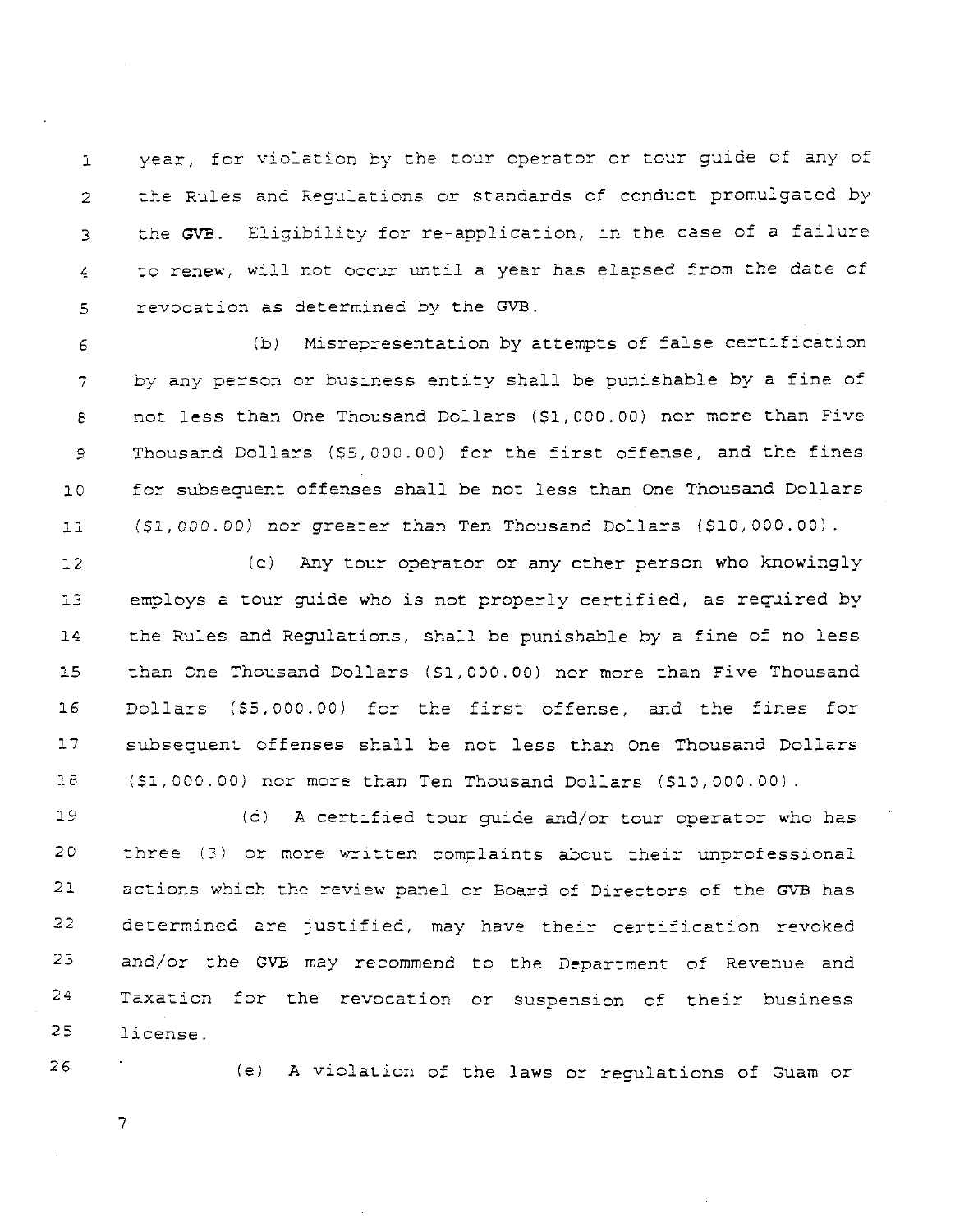the United Stazes shall be Construed to be a violation of the Rules  $\mathbf{1}$  $\overline{2}$ and Regulations.

Section **3215.** Notice **Of** Intention. Sefore recommending :he  $\overline{z}$ revocation or suspension of any license or certification, the GVB 4 shall give, in writing, its intention to revoke or suspend. The  $\overline{5}$ notice shall specify a date, not less than thirty (30) days after 6 the date of the notice, a time and location of hearing at which  $\overline{7}$ the person concened may show cause, to the review panel or Board 8 of Directors of the GVB, why his certification should not be 9 revoked or suspended.  $10$ 

 $11$ 

Section **3216.** Notice Of Action.

 $(a)$  The GVB shall notify the person concerned by written  $12$ notice of the recommended revocation or suspension to be forwarded  $13$ to the Department of Revenue and Taxation, Government of Guam.  $14$ 

ibi Notice for violations: a citation will be issued to  $15$  $16$ a tour guide or tour operator who is found in violation of any of  $17$ the Rules and Regulations.

 $18$ Section **3217.** Responsibilities of Certified Tour Guide.  $19$ Where a certification has been revoked or suspended, the person concerned shall, within ten (10) days after notification is  $20$  $21$ delivered, return the official badge, to the GVB, for cancellation. 22 Section **3218.** Employer's Responsibilities. No person shall 23 employ any individual to act as a tour guide who is not the holder 24 of a tour guide certification badge in the language in which he is 25 to guide. Employers shall be required to provide the GVB with a 26 listing of all tour guides under its employ on a quarterly basis,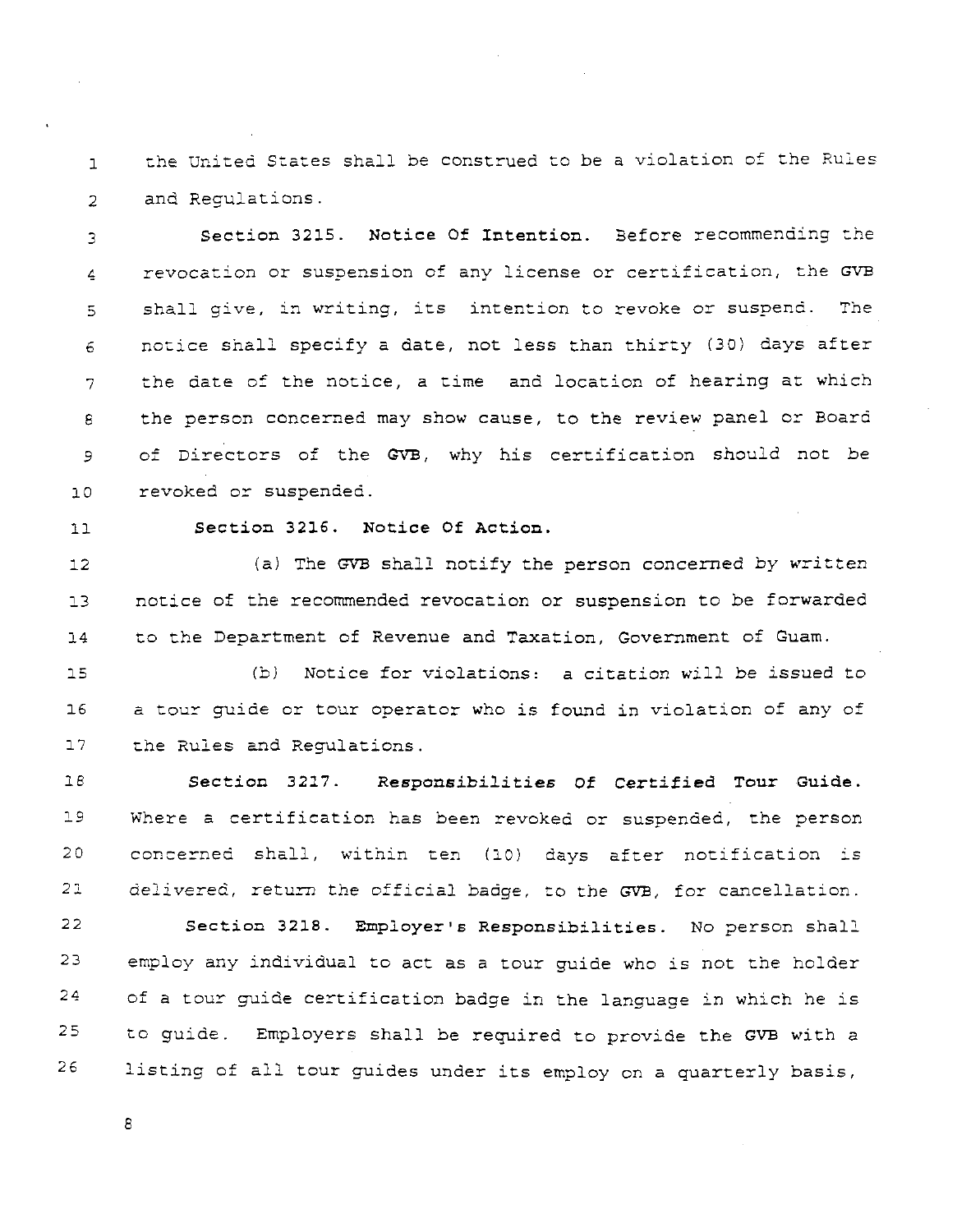on a form provided by the **GVB.**   $\mathbf{1}$ 

Section **3219.** Authorized Agents. All notices of violations  $\overline{2}$ to be issued by the GVB under these Rules and Regulations may be 3 issued by any person duly authorized by the GVB. A duly authorized  $\frac{1}{2}$ person shall enforce all the tour guide Rules and Regulations and  $\overline{5}$ issue notices of violation to tour guides or tour operators  $\epsilon$ committing such violations.  $\overline{7}$ 

Section 3220. Notice. Every notice required by these Rules 8 and Regulations to be given or served on any person:  $\mathcal{G}$ 

(a) Shall be in writing and shall be dispatched to the  $10$ person by any reasonable manner including, but not limited to,  $11$ first ciass, certified, or registered mail or by personal delivery  $22$ or service.  $13$ 

**(b)** The GVB shali be deemed to have made a reasonable  $14$ attempt to notify the person if the **GVB** uses the most recent  $25$ address information provided on the application for license or  $16$ certification unless the GVB receives clear and concise  $17$  $18$ notification from the person that notices from the GVB are to be  $19$ sent to an address different from the address on the application 20 for license or certification. Clear and concise notification means that the person has provided rhe **GYB** with written notification 22 22 including the person's name, the person's new address, and the 23 person's intent to have the GVB notices sent to the new address

24  $(c)$  The notice shall be in conformance with the 25 Administrative Adjudication Act and shall inform the person:

**(1)** That the GVB lntends to refer the person's

9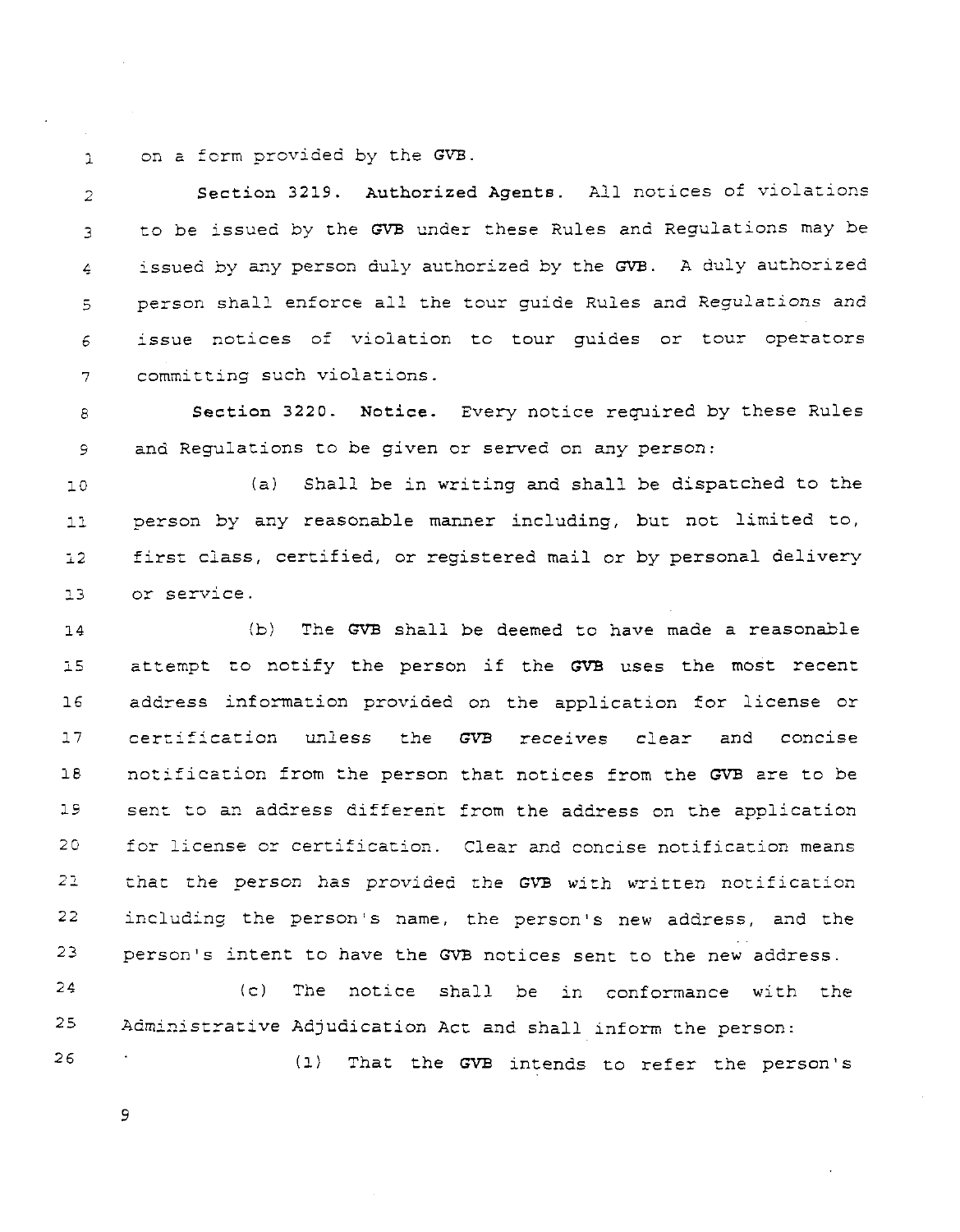license or certification to the Department of Revenue and Taxation  $\mathbf{L}$ for revocation or suspension;  $\overline{2}$ 

(2) That the person shall within fifteen (15) days  $\mathbf{R}$ after the date of notice file with the GVB a notice of defense in 4 which he may request a hearing. The hearing shall be in 5 conformance with the Administrative Adjudication Act; 6

(3) That such notice of defense and request for  $\overline{7}$ hearing must be in writing and must be received by the **GVB** no later 8 than fifteen (15) days after the date of notice;  $\mathbf{9}$ 

(4) That the GVB will consider any evidence  $20$ presented by such person before it makes a decision whether to  $11$  $12$ refer the person's license or certification to the Department of Revenue and Taxation for revocation or suspension;  $13$ 

**(5)** That if the person desires to discuss such  $14$ evidence in person or by telephone at a hearing to be conducted by  $25$  $16$ the **GVB,** such request must be received in writing by the GVB no  $17$ later than fifteen **(15)** days after the date of notice; and

 $18$ (6) That if the person does not submit any evidence 19 in writing to the **GVB** wizhin fifteen (15) days after the date of 20 notice, the GVB will make a decision whether the license or  $21$ certification shall be referred to the Department of Revenue and Taxation for revocation or suspension.  $22$ 

23

Section **3221.** Rules **Of** Conduct For Tour Guides.

24 (a) A certified tour guide, when acting as a guide, shall 25 at a11 times conspicuously display the official badge supplied by  $26$ the GVB.

ם ב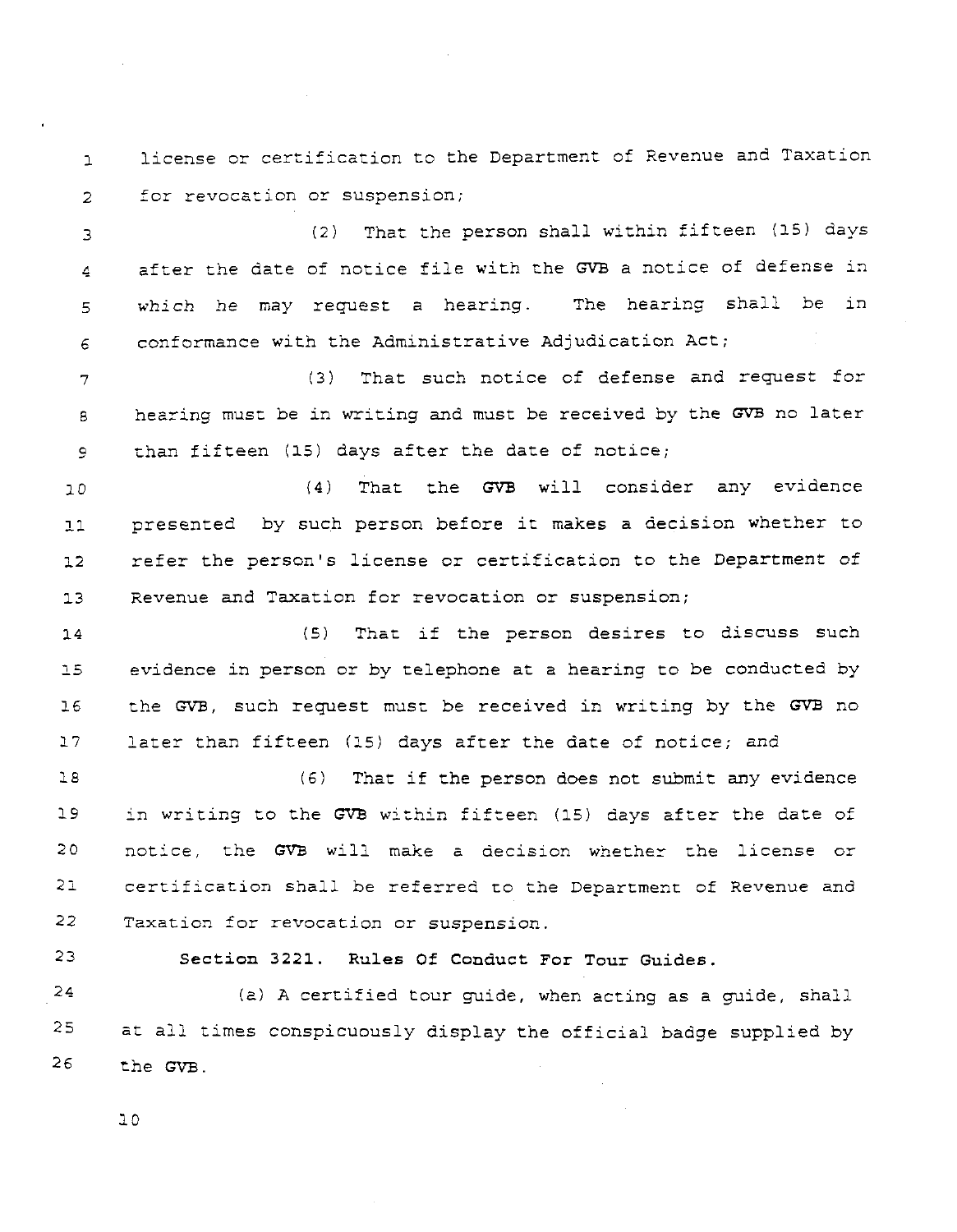$\mathcal{L}(b)$  A certified tour quide shall attend and successfully  $\mathbf{L}$ complete such courses of training and pass such tests of  $\overline{2}$ prociciency as the **GVB** may require.  $\mathbf{B}$ 

ic) A certified tour guide shall submit such information  $\overline{a}$ as the GVB may require concerning his activities as a tour guide 5 from time to time. 6

id) A certified tour guide shall permit a person  $\overline{7}$ authorized by the **GVB** or Department of Revenue and Taxation Co  $\beta$ inspect his badge and record of guiding activities at all 9  $10$ reasonable times.

(e) A certified tour guide shall inform the GVB when he  $1\,1$ ceases to perform the functions of a tour guide and return his or  $12$  $13$ her certification badge to the GVB.

(f) A certified tour guide shall report any and all  $14$  $15$ remuneration from any person where applicable to the Department of Revenue and Taxation.  $26$ 

 $17$ (g) A certified tour guide shall not receive or solici:  $18$ any remuneration from any person unless specifically authorized by  $29$ the tour company they are employed with or hired by and in 20 compliance wirh Section (f) above.

 $21$ (h) **A** certified tour guide shall not conduct any tour in 22 any language except in the language(s) which the tour guide has a 23 certificate of proficiency issued by the GVB.

 $24$ Section **3222. Severability.** If any part of these 25 regulations is for any reason declared to be invalid by a court of 26 law, the remaining regulations under this Chapter shall not be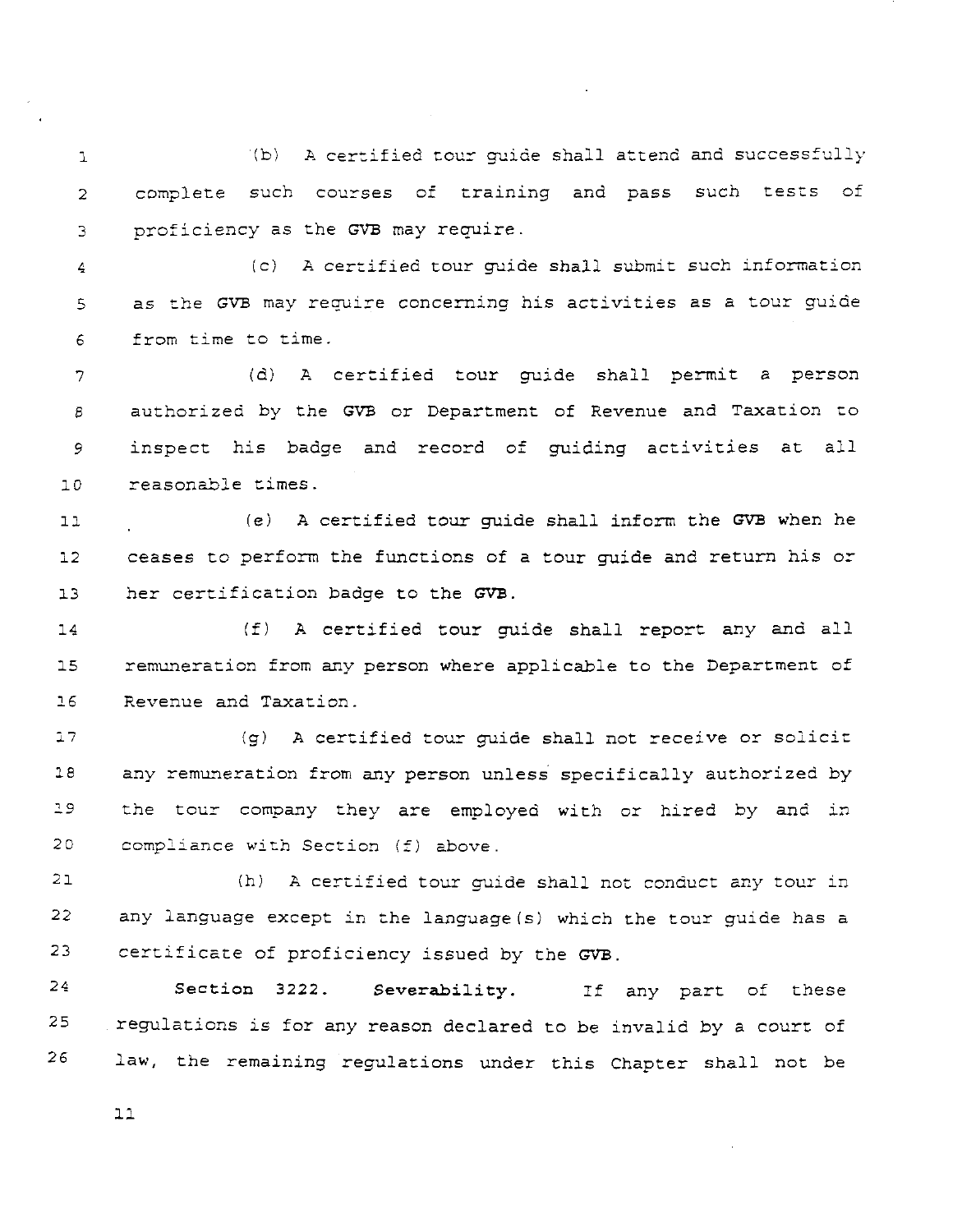1 affected thereby, and shall remain valid and enforceable

 $\frac{1}{l}$ 

 $\frac{1}{2} \left( \frac{1}{2} \right)^2$ 

 $\sim$   $\sim$ 

 $\sim 10^7$ 

 $\sim 10$ 

 $\sim 10$ 

 $\mathcal{L}^{\text{max}}$ 

 $\sim$   $\sim$ 

**2 DlR508B.l TlGDOlB.6 (Rev. 01-25-97,** 

 $\langle \rangle$ 

 $\label{eq:2.1} \frac{1}{\sqrt{2}}\int_{\mathbb{R}^3} \frac{1}{\sqrt{2}}\left(\frac{1}{\sqrt{2}}\right)^2\left(\frac{1}{\sqrt{2}}\right)^2\left(\frac{1}{\sqrt{2}}\right)^2\left(\frac{1}{\sqrt{2}}\right)^2.$ 

 $\bar{\mathbf{r}}$ 

 $\bar{z}$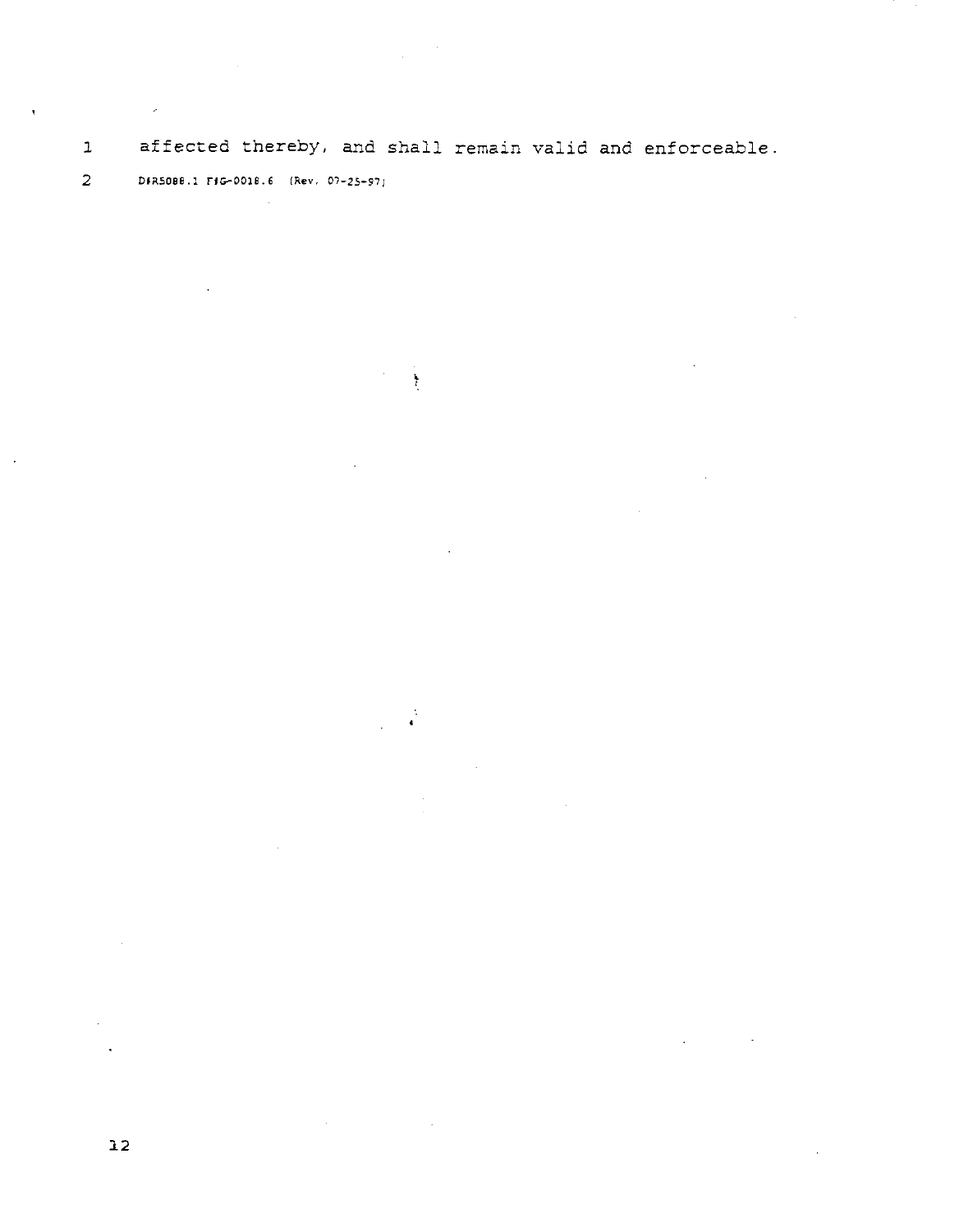$\frac{p}{(24-10)^2}$ 



Ufisina para l Minaclek Gaahan

 $\begin{array}{c} \begin{array}{c} \begin{array}{c} \end{array} \end{array} \end{array}$ 

 $\bar{1}$ 

# **fllberto "Tony" Cristobal lamorena V** I/

# **Senator Twenty-Fourth Guam Leghlature**

October 1, 1997

| Chairman<br>Committee on           | The Honorable Antonio R. Unpingco<br>Speaker<br>Twenty-Fourth Guam Legislature<br>155 Hesler St.<br>Agana, Guam 96910                                                                                                                                                                |
|------------------------------------|--------------------------------------------------------------------------------------------------------------------------------------------------------------------------------------------------------------------------------------------------------------------------------------|
| <b>Tourism</b>                     | Dear Mr. Speaker,<br>The Committee on Tourism, Economic Development and Cultural Affairs, to which was<br>referred Bill No. 412, relative to the Guam Visitors Bureau Rules and Regulations<br>Governing the Certification of Tour Guides and Licensing of Tour Operator Businesses, |
| <b>Economic</b><br>Development     | has had the same under consideration, and now wishes to report back the same with the<br>recommendation To Pass.<br>The Committee votes are as follows:                                                                                                                              |
|                                    | To Pass<br>- 9 -                                                                                                                                                                                                                                                                     |
| and                                | Not To Pass $-0$                                                                                                                                                                                                                                                                     |
|                                    | $-0-$<br><b>Abstain</b>                                                                                                                                                                                                                                                              |
| <b>Caltaral</b><br><b>Affairs</b>  | Inactive File $-0$ -<br>A copy of the Committee Report and all pertinent documents are attached for your                                                                                                                                                                             |
|                                    | information and file.                                                                                                                                                                                                                                                                |
| Vice-Chairman<br>Committee on      | Sincerely,<br>ALBERTO C. LAMORENA, V                                                                                                                                                                                                                                                 |
| <b>Natural</b><br><b>Resources</b> | attachments                                                                                                                                                                                                                                                                          |
|                                    | Saite 314, Union Bank Bailding, 194 Hernan Cortez Avenue,<br>$17.711$ $1.77$ $30.88$                                                                                                                                                                                                 |

k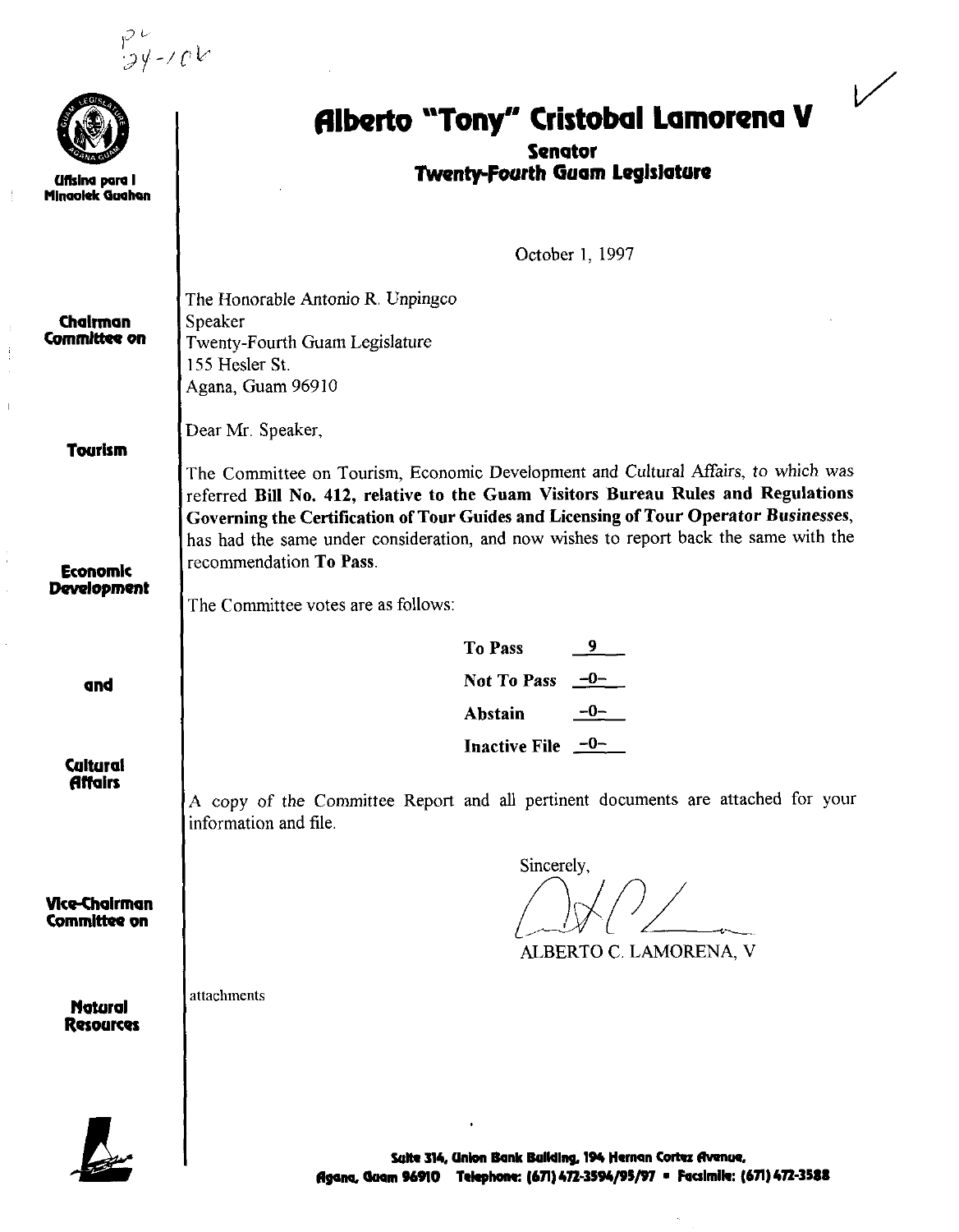

# **Senator Alberto "Tony" Cristobal Lamorena V**

**oloirmon** 

**COMMITTEE ON TOURISM, ECONOMIC DEVELOPMENT AND CULTURAL AFFAIRS** 

**Twenty-Fourfh Guam legislature** 

# **VOTING SHEET ON BILL NO. 412**

 $\bullet$ 

**AN ACT TO ESTABLISH RULES AND REGULATIONS CERTIFICATION OF TOUR GUIDES AND LICENSING OF TOUR BUSINESSES.** 



| <b>RECOMMENDATION TO</b>                         |                     |            |                |         |                              |  |
|--------------------------------------------------|---------------------|------------|----------------|---------|------------------------------|--|
| <b>Committee Members</b>                         | Signature           | То<br>pass | Not to<br>pass | Abstain | Place in<br>Inactive<br>File |  |
| Senator<br>Alberto "Tony"Lamorena<br>Chairperson |                     |            |                |         |                              |  |
| Senator<br>Joanne Brown<br>Vice-Chairperson      |                     |            |                |         |                              |  |
| Speaker<br>Antonio Unpingco                      |                     |            |                |         |                              |  |
| Vice-Speaker<br>Anthony Blaz                     |                     |            |                |         |                              |  |
| Senator<br>Mark Forbes                           |                     |            |                |         |                              |  |
| Senator<br>Carlotta Leon Guerrero                |                     |            |                |         |                              |  |
| Senator<br>Felix Camacho                         | mocku               |            |                |         |                              |  |
| Senator<br>Edwardo Cruz, M.D.                    |                     |            |                |         |                              |  |
| Senator<br><b>William Flores</b>                 | ా<br>V              |            |                |         |                              |  |
| Senator<br>Mark Charfauros                       |                     |            |                |         |                              |  |
|                                                  | <b>TOTAL VOTES:</b> | 9          | $-0-$          | $-0-$   | $-0-$                        |  |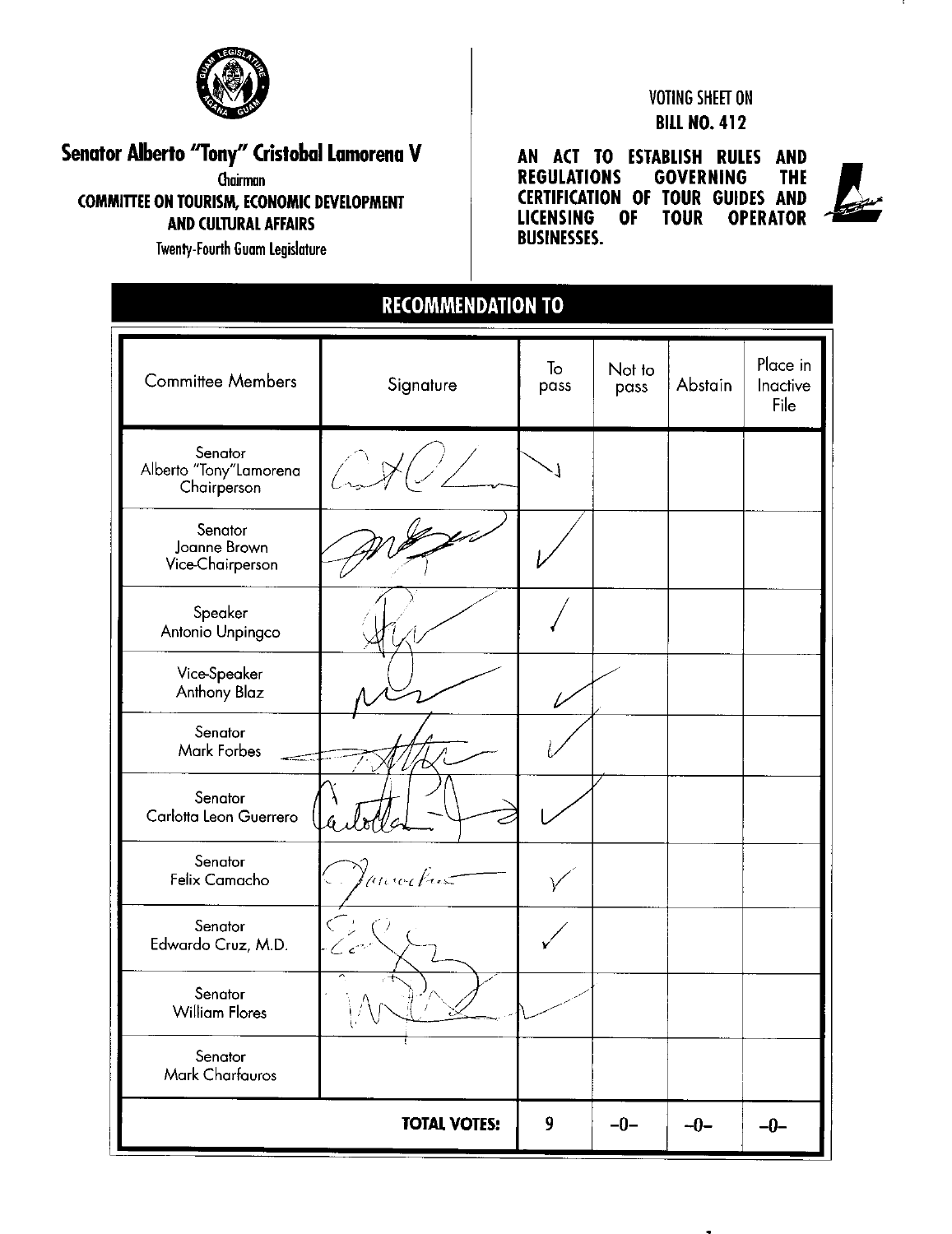# , / **24th Guam** Legislature , **Committee on Rules,** Gomen; **Reform and Federal** AEairs

**Senator Mark Forbes, Chairman** 

L'





# **OCT 0 1** 1987

# **MEMORANDUM**

| TO:          | Chairman<br>Committee on Tourism, Economic Development and Cultural Affairs |
|--------------|-----------------------------------------------------------------------------|
|              |                                                                             |
|              |                                                                             |
| <b>FROM:</b> | Chairman <sup>t</sup>                                                       |
|              | Committee on Rules, Government Reform and Federal Affairs                   |

/ /

**SUBJECT:** Referral - Bill No. 412

The above Bill is referred to your Committee as the principal committee. It is recommended you schedule a public hearing at your earliest convenience.

Thank you for your attention to this matter.

**MARK FORBES** 

Attachment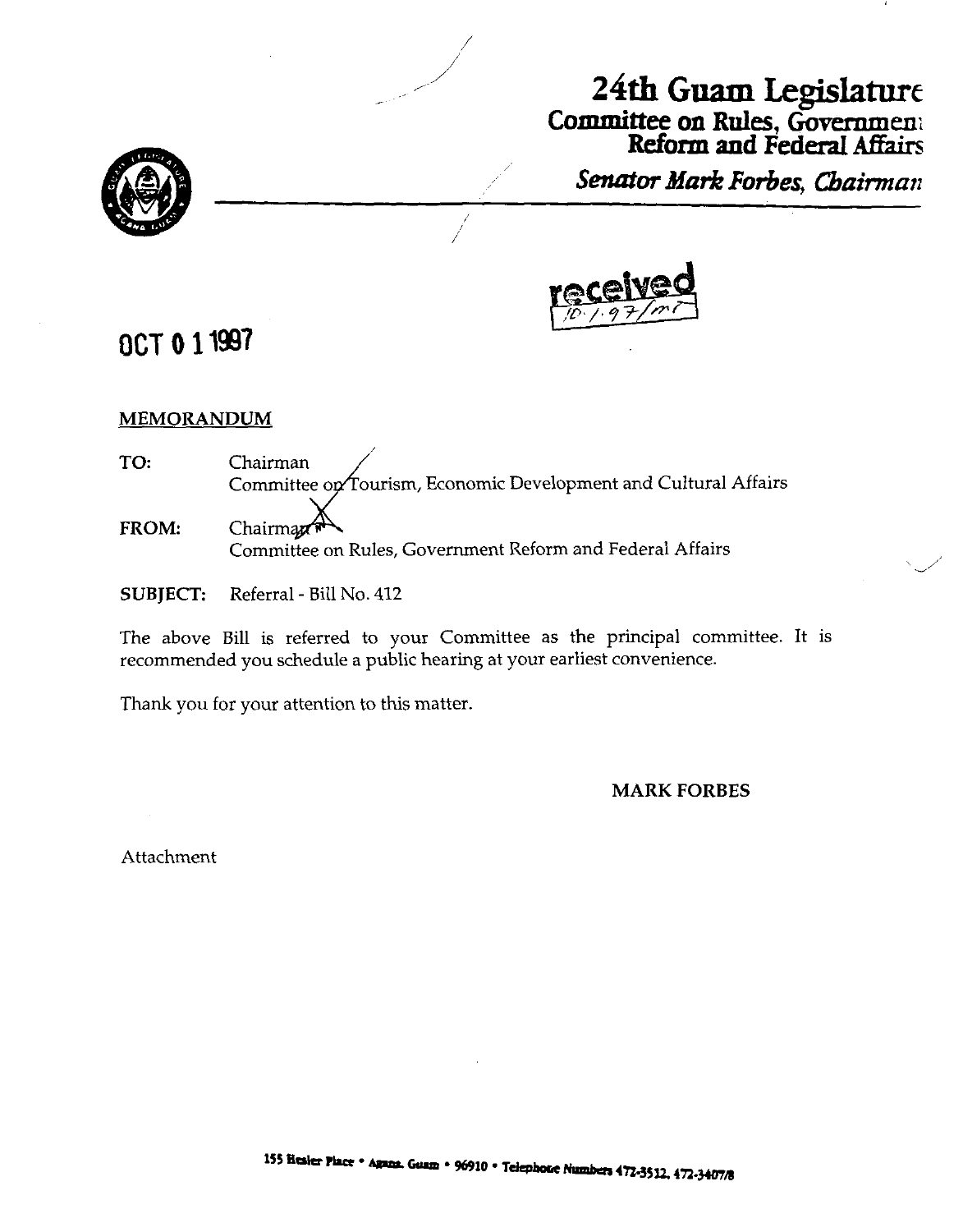

**ASSOCIATION OF PACIFIC ISLAND LEGISLATURES**  PO **Box V, Agana, Guam** 96932 Office:l94 **Heman** Cones Street, **Aganq** Guam Tel:(671) 472-3416 Fax:(671) 477-1323

September 15, 1997

TO ALL ADVERTISERS:

"Hafa Adai and Kaselehlia"!

I take grest pleasure in presenting the attached **souvenir**  *booklet* of the **16th General Assembly,** held July 20-25, on Pohnpei, Federated States of Micronesia.

The APIL-Pohnpei Host Nation Committee, which coordinated the preparation, solicitations, and printing of this informative publication, consists of Senator Ambros T. Senda - Chairman, Senator Yosuo Phillip, and staff Walden Weilbacher. Their efforts are truly commendable, with over 1,000 copies already distributed or in transit to government offices and businesses all over Micronesia.

Thank you for your participation through your company's advertisements in this partnership in the sponsorship of this annual regional forum.

Sincerely,

CARLOTTA LEON **GUERRERO**  APIL President-Elect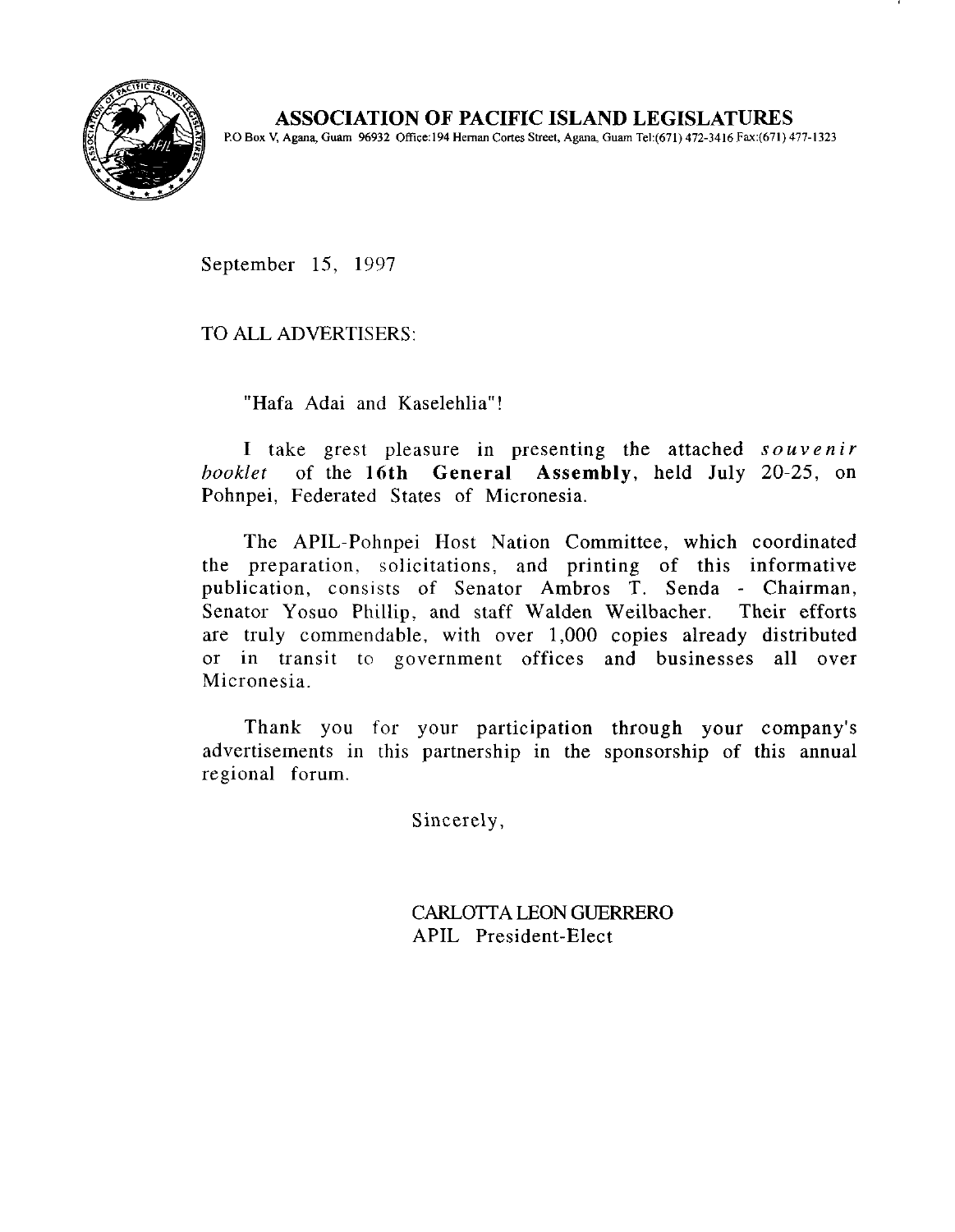## **COMMITTEE REPORT Bill No. 412**

# **Relative to the Guam Visitors Bureau Rules and Regulations Governing the Certification of Tour Guides and Licensing of Tour Operator Businesses**

#### INTRODUCTION

The Committee on Tourism, Economic Development and Cultural Atlairs conducted a Public Hearing 5:47 p.m. Tuesday, September 30, 1997 in the Public Hearing Room of the Guam Legislature Temporary Bldg, in Agana.

| <b>Committee Members Present:</b> | Senator Alberto C. Lamorena, V., Chairman<br>Senator Anthony C. Blaz<br>Senator Carlotta A. Leon Guerrero                                                                                                             |
|-----------------------------------|-----------------------------------------------------------------------------------------------------------------------------------------------------------------------------------------------------------------------|
| <b>Other Senators Present:</b>    | Senator Frank B. Aguon, Jr.<br>Senator Vicente C. Pangelinan                                                                                                                                                          |
| <b>Government Officials:</b>      | Theresa R. Cruz-Paulino - Deputy General Manager<br>Guam Visitors Bureau<br>Doris C. Ada, Tourism Industry Relations Officer<br>Guam Visitors Bureau<br>Attorney Richard Arens, Guam Visitors Bureau<br>Legal Counsel |

## **SUMMARY OF TESTIMONY**

The Guam Visitors Bureau presented oral testimony in support of the proposed rules and regulations. The intent of these rules and regulations is to provide a procedure that would certify tour guides as well as licensing tour operator businesses. The Guam Visitors Bureau officials also requested this assistance of the Committee in expediting the approval process of these rules and regulations. Months of work has gone into the final product. Participation from all the tour operators as well as the tourism industry has contributed to these rules and regulations.

#### **COMMITTEE FINDINGS**

The committee finds that these rules and regulations will enhance the professionalism of the most visible occupation on our island in the eyes of Guam's foreign visitors. These rules and regulations when approved will instill a degree of professionalism and accountability that has been absent in certain elements of the tour guides and tour operator businesses.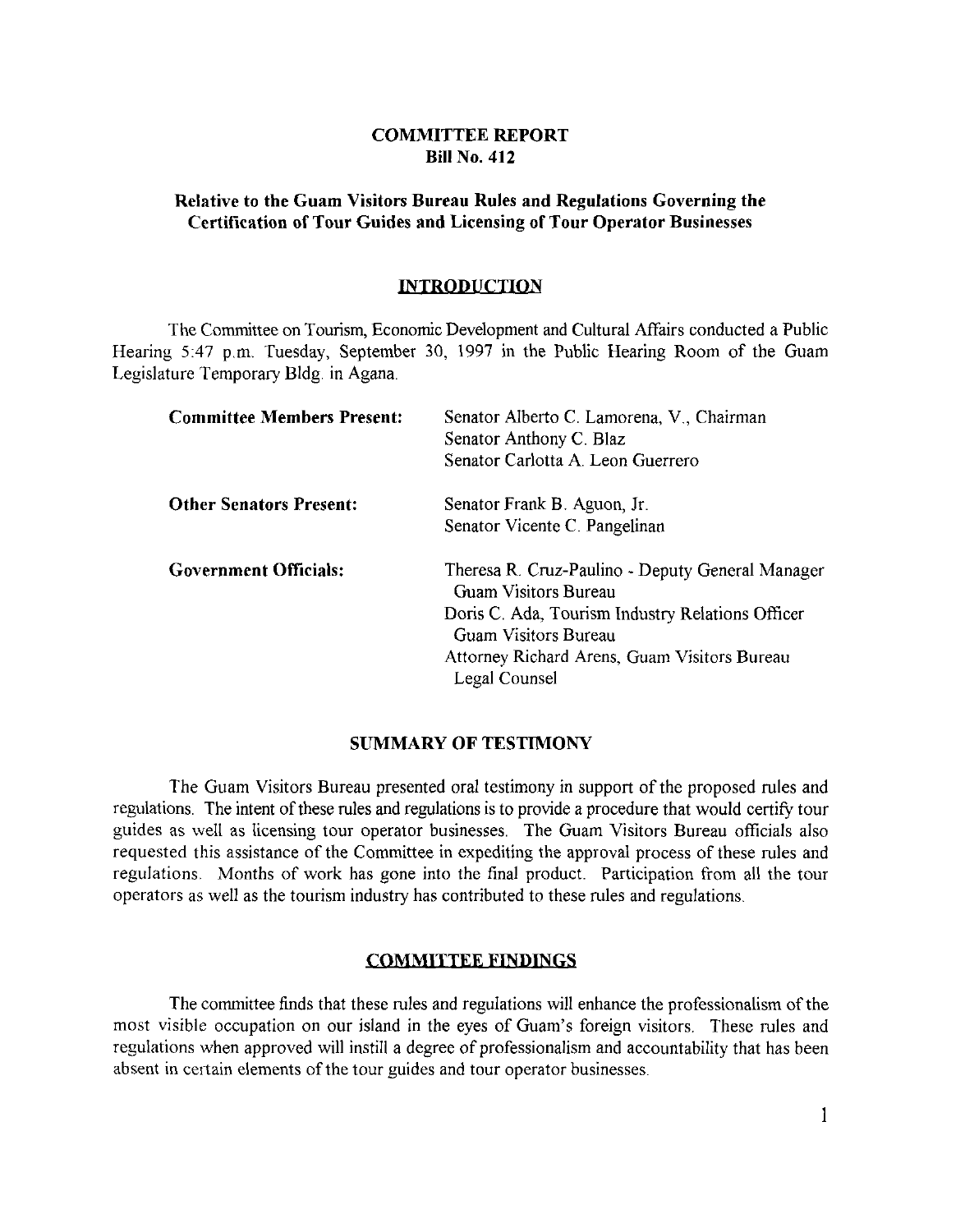# **COMMITTEE RECOMMENDATIONS**

 $\mathcal{A}$ 

The Committee on Tourism, Economic Development and Cultural Affairs hereby reports out the **Bill No.** 412, **Relative to the Guam Visitors Bureau Rules and Regulations Governing the Certification of Tour Guides and Licensing of Tour Operator Businesses,** to the Twenty-Fourth Guam Legislature with the recommendation **To Pass.**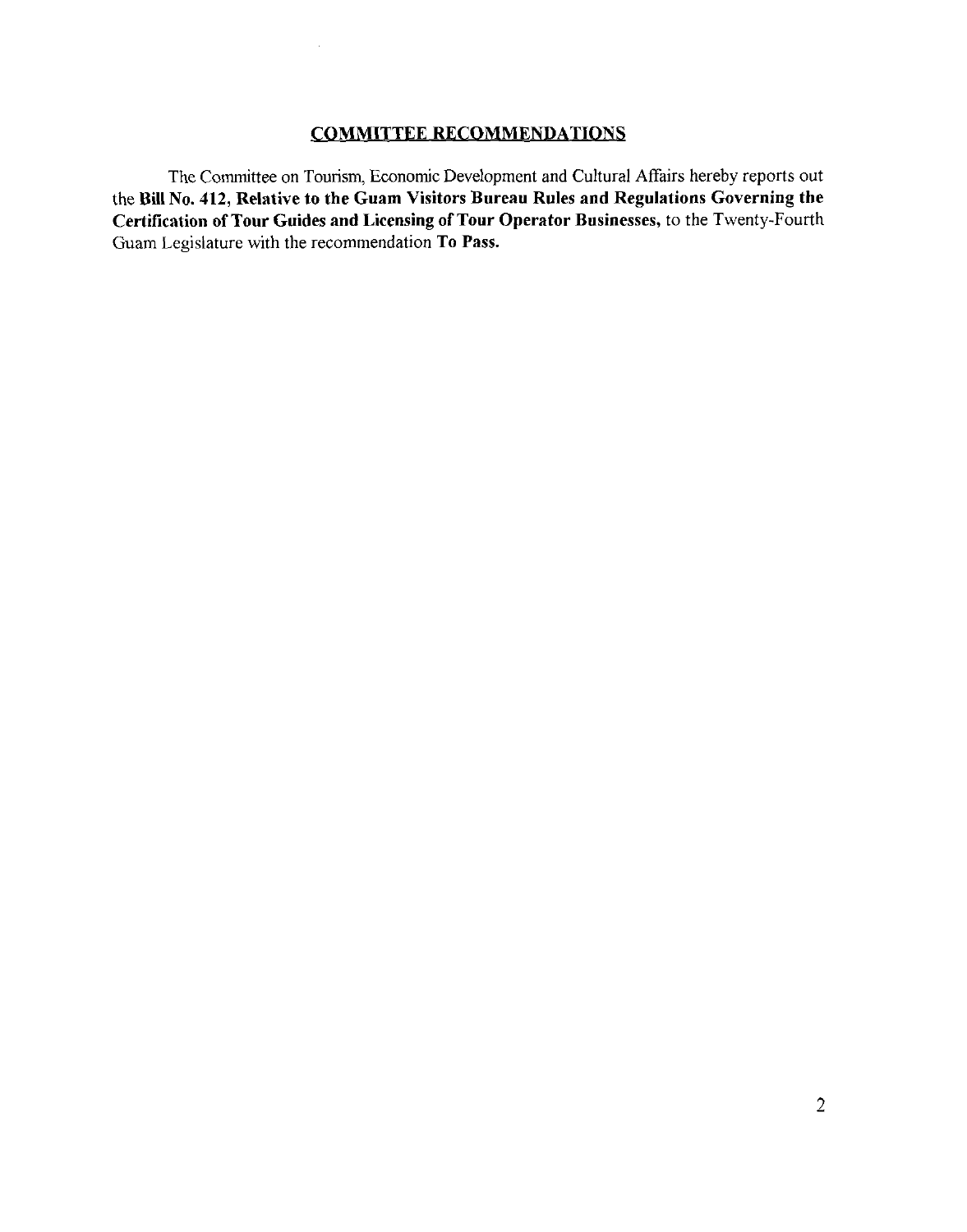#### **4 GAR-COMMERCE**

л.

# **CHAPTER 3**

#### **GUAM VISITORS BUREAU GUAM ADMINISTRATIVE RULES**

**Article 2 Rules and Regulations** 

### **Table Of Contents**

| Section 3201. | Purpose Of Regulations                      |
|---------------|---------------------------------------------|
| Section 3202. | Scope Of Procedure                          |
| Section 3203. | Definitions                                 |
| Section 3204. | Requirements For Tour Operators             |
| Section 3205. | Requirements For Tour Guides                |
| Section 3206. | Application                                 |
| Section 3207. | Issuance                                    |
| Section 3208. | Denial                                      |
| Section 3209. | Term/Renewal Application                    |
| Section 3210. | Fee                                         |
| Section 3211. | Condition To Issuance                       |
| Section 3212. | Official Identification Badge               |
| Section 3213. | Compliance To Rules                         |
| Section 3214. | Violations                                  |
| Section 3215. | Notice Of Intention                         |
| Section 3216. | Notice Of Action                            |
| Section 3217. | Responsibilities Of Certified<br>Tour Guide |
| Section 3218. | Employer's Responsibilities                 |
| Section 3219. | Authorized Agents                           |
| Section 3220  | Notice                                      |
| Section 3221. | Rules Of Conduct For Tour Guides            |
| Section 3222. | Severability                                |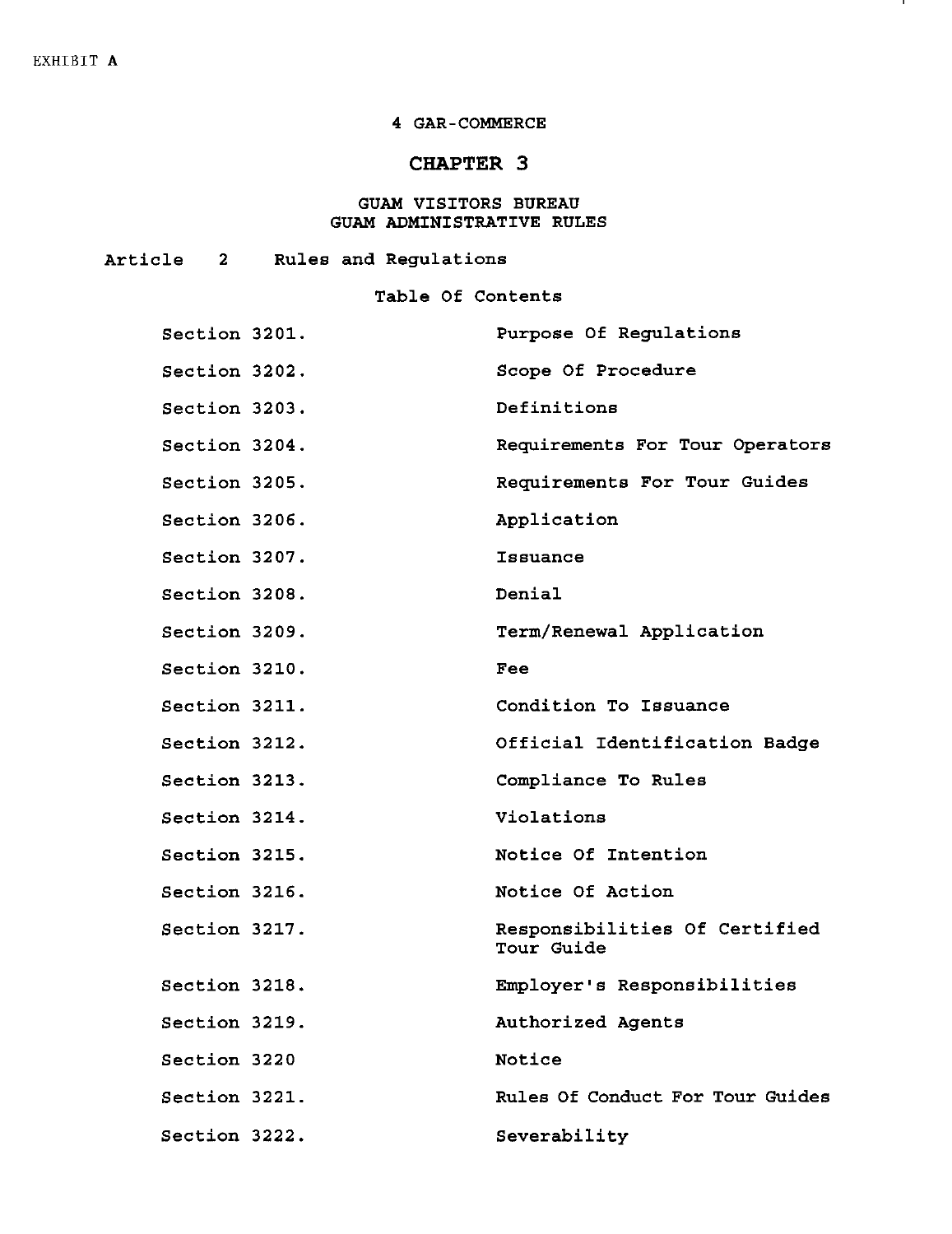$\mathbf 1$ Section 3201. Purpose Of Regulation. The Guam Visitors Bureau ("GVB") intends to enhance the  $\overline{a}$ professionalism of the most visible occupation on island in the  $\overline{3}$  $\overline{4}$ eyes of Guam's foreign visitors. To achieve the intended goal, Public Law 23-136 requires the GVB to adopt rules and regulations 5 6 establishing a due process procedure within the GVB for certifying  $7\phantom{.}$ tour guides and licensing tour operator businesses.

 $\mathbf{8}$ **Section 3202. Scope Of Procedure.** This due process procedure shall govern actions taken by the GVB or by agents or 9 other entities acting on behalf of the GVB (collectively referred  $10$  $11$ to as the GVB unless the context requires otherwise) in the implementation of certification of tour guides and licensing of  $12$  $13$ tour operator businesses. Procedure shall further govern the development and administration of examinations necessary for the  $14$  $15$ certification of tour guides and set forth the standard of conduct for all tour guides.  $16$ 

**Section 3203. Definitions.** For the purpose of this chapter,  $17$ 18 and unless required by context, the following terms shall have the 19 following definitions:

 $20$ 

23

(a) The "GVB" means the Guam Visitors Bureau.

 $21$ (b) **"Person"** means an individual, trust, an estate, a 22 partnership, an association, a company, or a corporation.

(c) **"Day"** means a calendar day.

24 (d) **"Tour Operator"** means any person who, for 25 compensation of any kind, engages in a business as a tour guide as

 $\overline{2}$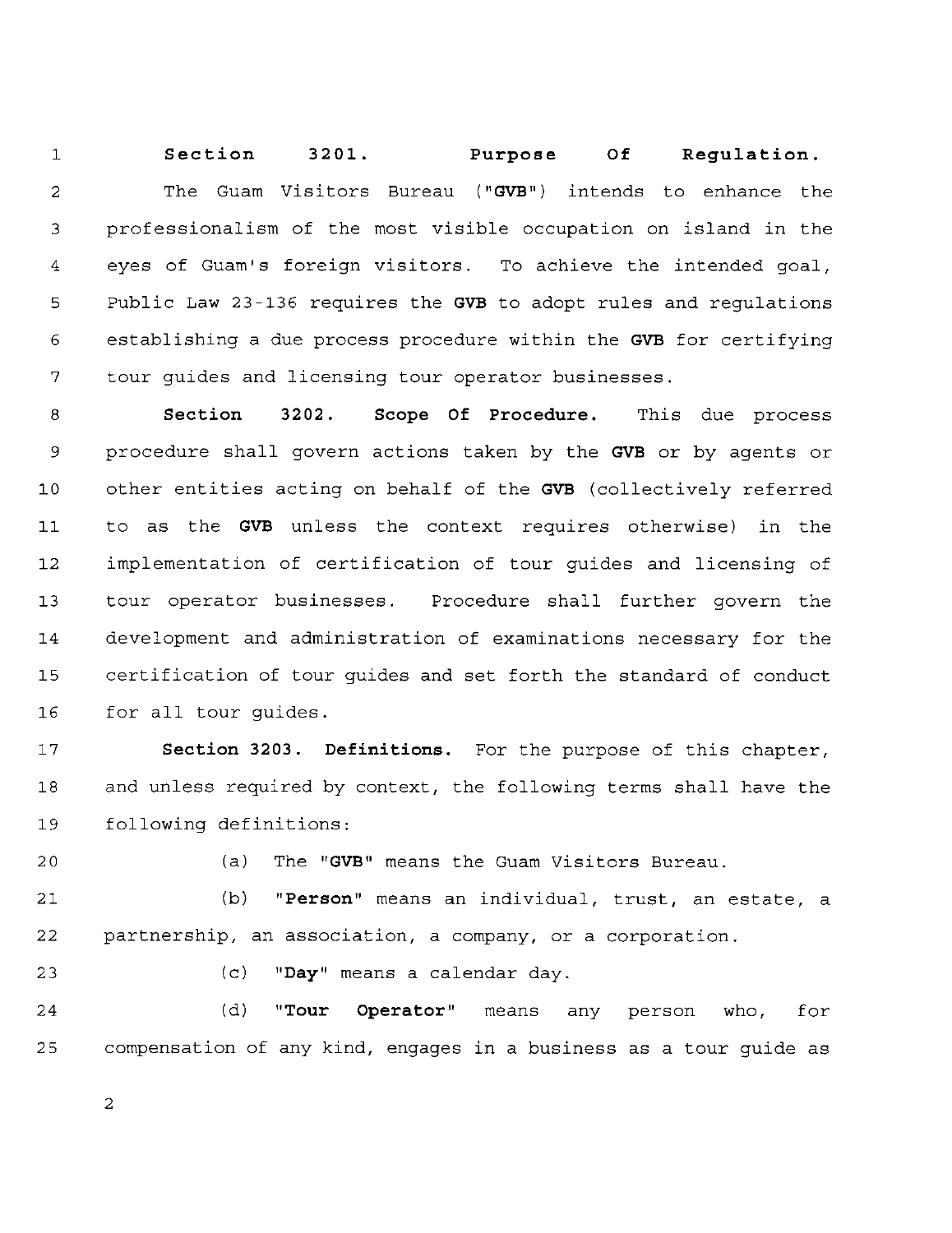$\mathbf{1}$ defined in this Section or who employs one or more tour guides.

(e) **"Tour Guide"** means any individual who, for  $\overline{a}$ compensation of any kind, undertakes to guide, direct, lead or 3 conduct tours and who, while undertaking such duties, explains to  $\overline{4}$ or informs tourists of the history and culture of Guam, or directs 5 tourists to scenic, cultural or historic sites on Guam or leads  $\overline{6}$ tour groups while the same are on conducted shopping tours on Guam.  $\overline{7}$ This definition shall not include a person whose sole occupation is 8 to drive a tour bus or other tour vehicles. 9

 $10$ 

#### **Section 3204. Requirements For Tour Operators.**

(a) All persons engaging in business as tour operators  $11$ must, at the time of application or renewal of licensing to the  $12$ Department of Revenue and Taxation, submit certification of  $13$ eligibility issued by the **GVB** that all tour guides under his or her  $14$ employ have undergone the **GVB** approved training and passed the 15  $16$ necessary **GVB** administered examinations covering history, culture,  $17$ and historic landmarks of Guam.

ib) This requirement shall not apply to tour companies  $18$ 19 whose tour guide services are properly contracted with another 20 licensed tour operator. The **GVB** will issue an "Exempt Certification" once the company has submitted a "proof of contract"  $21$ to the **GVB.**  22

23 **Section 3205. Requirements For Tour Guides.** Any individual performing services as a tour guide must produce evidence as having 24 passed the **GVB** approved training program and examination provided 25 for herein covering the history, culture, historic landmarks, 26

 $\overline{3}$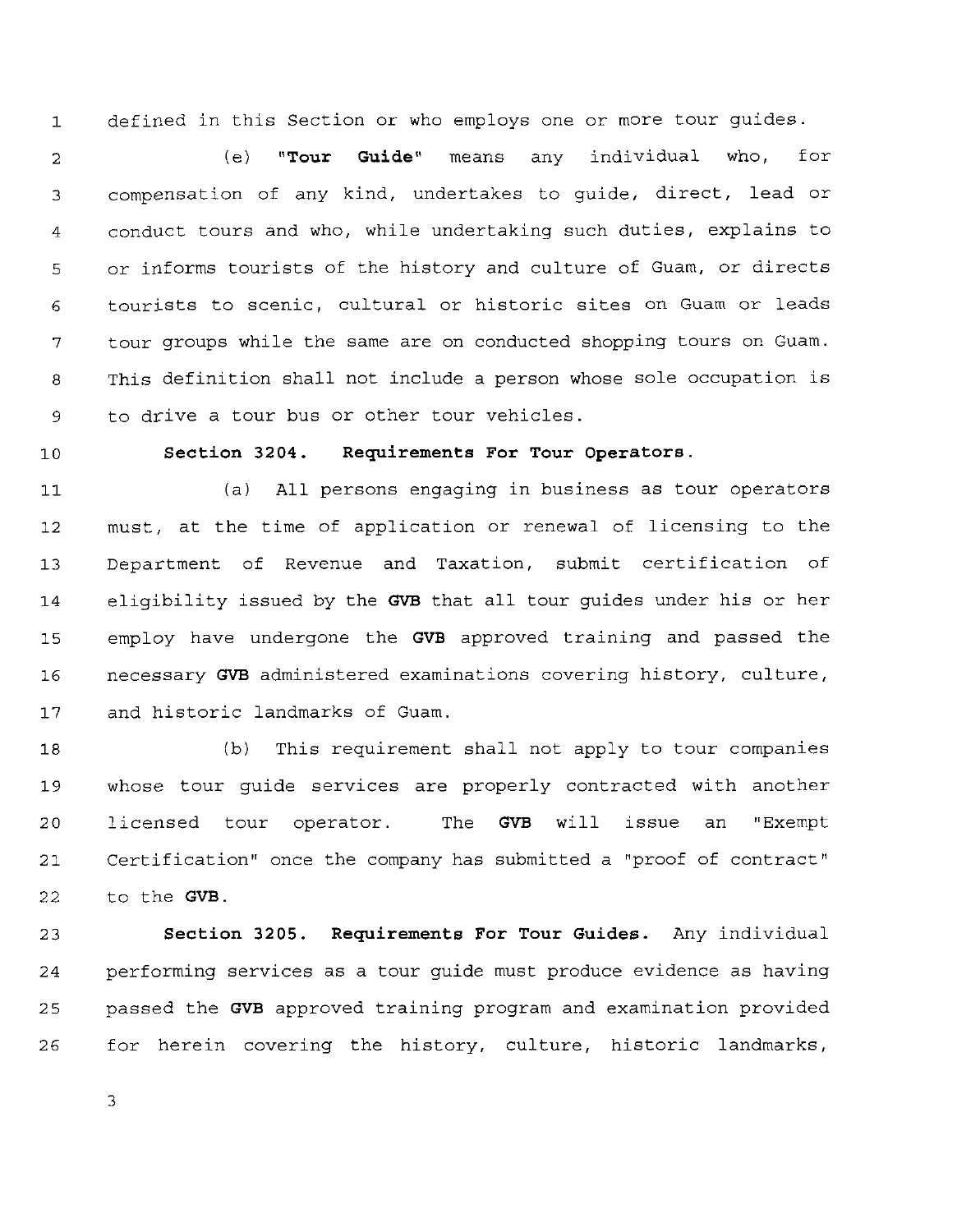English and foreign language proficiency communication skills and  $\mathbf{1}$ other related information of Guam and of having been certified by  $\overline{2}$  $\overline{3}$ the **GVB.** 

 $\overline{4}$ 

#### **Section 3206. Application.**

(a) Application for tour guide certification shall be 5 obtainable from the **GVB.** Applicants shall be required to submit  $6 \overline{6}$ documentation as determined by the **GVB.**  7

(b) Application for a tour operator certification for 8 licensing required by the Department of Revenue and Taxation, shall  $\overline{9}$  $10$ be obtainable from the **GVB.** Applicants shall be required to submit documentation as determined by the **GVB.**   $11$ 

 $12$ 

#### **Section 3207. Issuance.**

(a) Within sixty (60) days of the implementation of the  $13$ 14 Rules and Regulations, an individual currently employed as a tour guide may apply for a temporary certification badge. It shall be 15 valid for a period not to exceed one hundred eighty (180) days from  $16$ 17 date of issue. A written request for an extension must be made by the Tour Operator to the **GVB,** outlining the circumstances why a  $18$ tour guide did not receive certification within the 180 day period,  $19$ and when certification will be completed. Each extension will be 20  $21$ decided on a case-by-case basis.

22 (b) A permanent certification badge shall be issued to 23 an applicant who has successfully completed the required training and testing for certification and has met all documentation 24 requirements of the **GVB.**  25

26

(c) Provisional badges not to exceed seven (7) days

 $\overline{4}$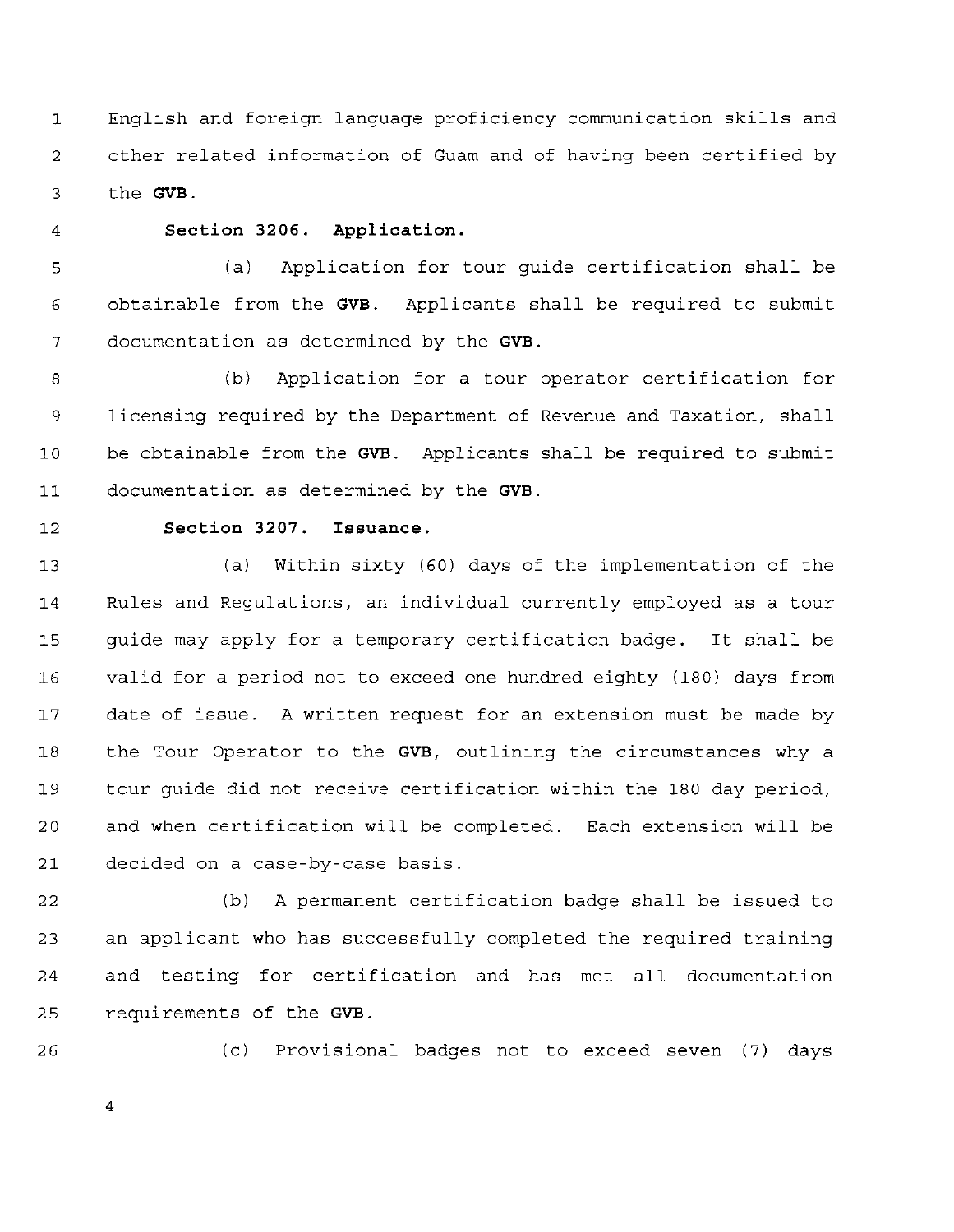$\mathbf 1$ shall be issued to companies who must provide tours when certified tour guides are not available to handle special groups such as  $\overline{a}$ 3 cruise ship passengers or chartered air passengers. Any company applying for a provisional badge shall substantiate the  $\overline{4}$ unavailability of certified tour guides by submitting written 5 justification for its request and provide a list of names to whom 6 provisional badges will be issued. In no case shall a provisional  $\overline{7}$ 8 badge be issued to the same individual more than three (3) times during the same calendar year without approval of the **GVB** Board or 9  $10$ its designated review panel.

**Section 3208. Denial.** The **GVB** shall notify an applicant by  $11$ mail specifying the reason for its refusal. The applicant may,  $12$ within twenty (20) days of the date of receipt of such notice,  $13$ appeal to the Board of Directors of the **GVB** or its designated 14 review panel.  $15$ 

16 **Section 3209. Term/Renewal Application. A** tour guide certification shall be in force from the date of issuance for three  $17$ (3) years unless previously revoked or suspended. In no event  $18$ 19 shall a new examination be required until three (3) years have 20 elapsed from the date of certification issuance. Upon application 21 for renewal, the **GVB** may require applicant to retake the examination. Each tour guide shall be required to renew his tour 22 23 guide certification badge annually.

24 **Section 3210. Fee.** Fees as established by the **GVB** shall be payable at the time of application, certification and upon each 25 annual renewal of a tour guide certification badge. Fees to the 26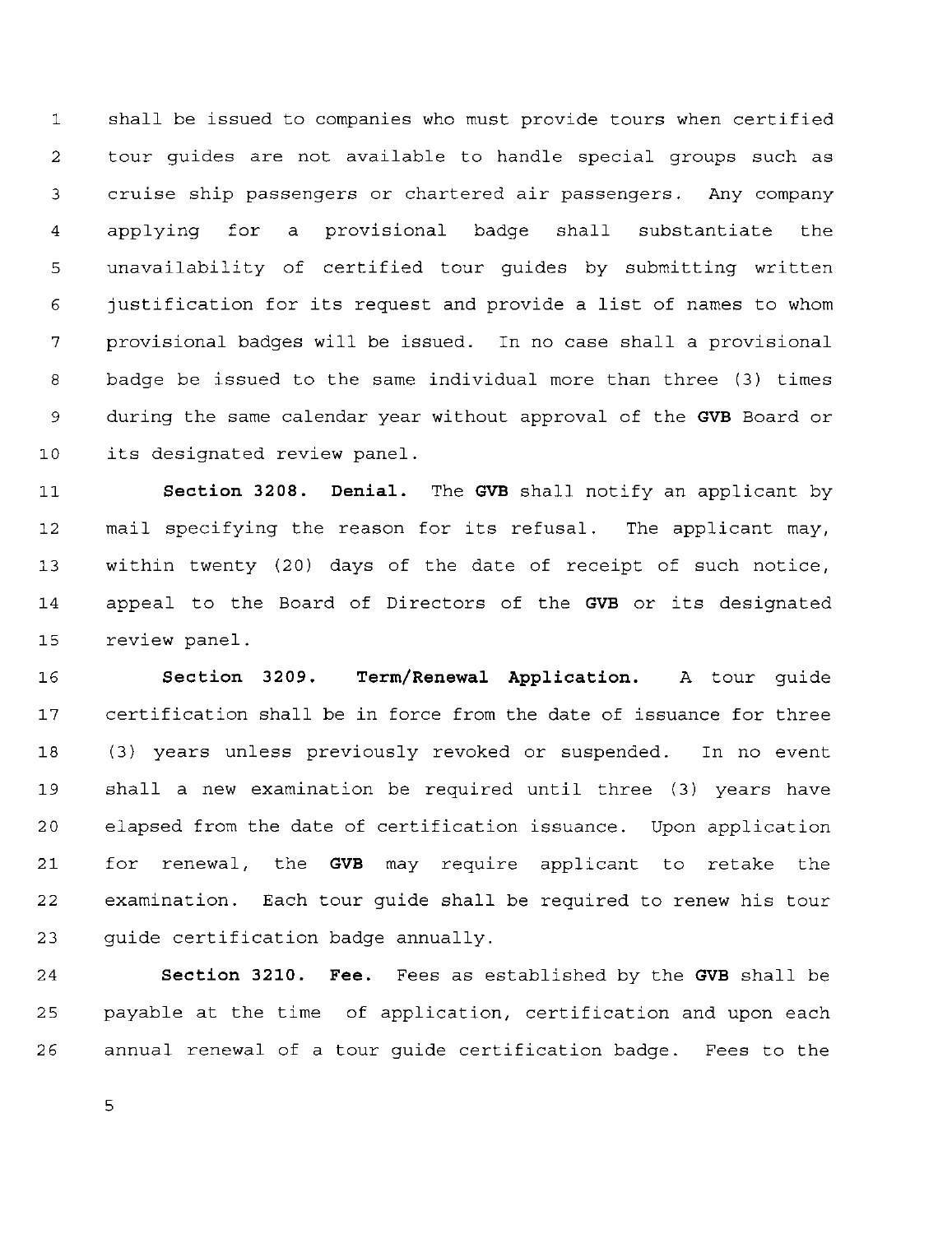**GVB** for applications, temporary badges, certification badges,  $\mathbf{1}$ provisional badges and renewals thereof, shall be Five Dollars  $\overline{2}$ 3  $(55.00)$ .

 $\overline{4}$ 

#### **Section 3211. Condition To Issuance.**

5 (a) Applicant shall be required to pass such tests of 6 proficiency conducted by the **GVB.** Applicant shall be tested in a  $\overline{7}$ language or languages of his choice, in which he will be conducting  $\boldsymbol{8}$ tours.

 $\overline{9}$ (b) Any individual certified by documentation that he or  $10$ she has been employed as a tour guide and has consistently worked as a tour guide over the last year and who, within sixty (60) days  $11$ of the implementation of these Rules and Regulations, passes the  $12$ proficiency test, shall be exempted from certain segments of the  $13$ required training course as determined by the **GVB.** Persons who  $14$ 15 fail the proficiency test shall be required to complete the 16 training course

 $17$ **Section 3212. Official Certification Badge.** A certification  $18$ badge shall be issued indicating therein, the language(s) which the 19 individual is certified to communicate in as a tour guide.

**Section 3213. Compliance To Rules. A** certified tour guide 20 21 shall comply with all the conditions set out in the Rules and Regulations for Tour Guides and Rules of Conduct for Tour Guides. 22

23

**Section 3214. Violations.** 

24 (a) The **GVB** may refuse to renew or may recommend the revocation or suspension of the license of any tour operator or 25 certification of a tour guide for a period not to exceed one (1) 26

 $\epsilon$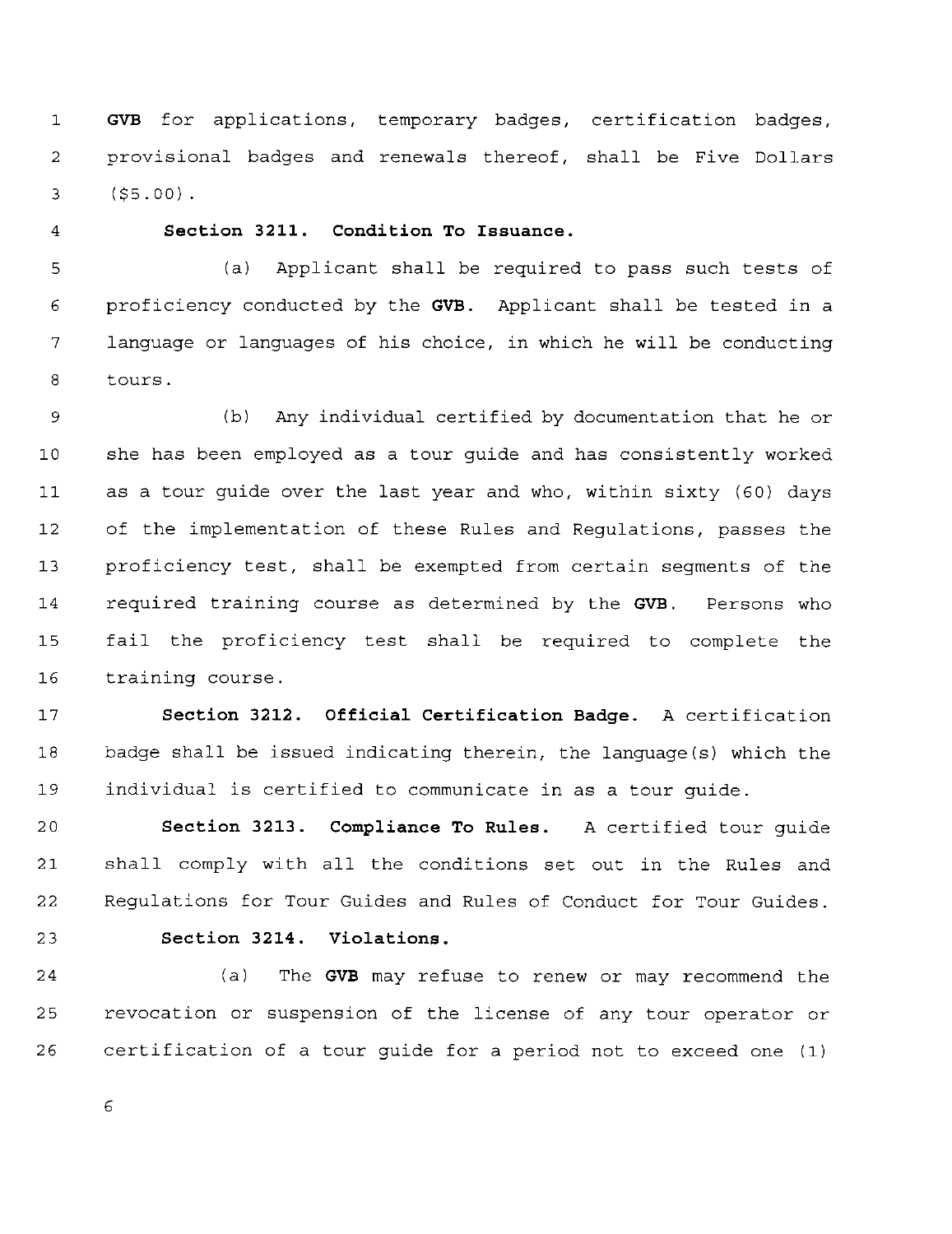year, for violation by the tour operator or tour guide of any of  $\mathbf{1}$ the Rules and Regulations or standards of conduct promulgated by 2 the **GVB.** Eligibility for re-application, in the case of a failure  $\overline{3}$ to renew, will not occur until a year has elapsed from the date of  $\overline{4}$ revocation as determined by the **GVB.**  5

(b) Misrepresentation by attempts of false certification  $\epsilon$ by any person or business entity shall be punishable by a fine of  $\overline{\mathcal{I}}$ not less than One Thousand Dollars (\$1,000.00) nor more than Five 8 Thousand Dollars (\$5,000.00) for the first offense, and the fines 9 for subsequent offenses shall be not less than One Thousand Dollars  $10$ (\$1,000.00) nor greater than Ten Thousand Dollars (\$10,000.00).  $11$ 

 $12$ (c) Any tour operator or any other person who knowingly employs a tour guide who is not properly certified, as required by  $13$ the Rules and Regulations, shall be punishable by a fine of no less  $14$ 15 than One Thousand Dollars (\$1,000.00) nor more than Five Thousand Dollars (\$5,000.00) for the first offense, and the fines for  $16$ subsequent offenses shall be not less than One Thousand Dollars  $17$  $18$ (\$1,000.00) nor more than Ten Thousand Dollars (\$10,000.00).

19 (d) A certified tour guide and/or tour operator who has three (3) or more written complaints about their unprofessional 20  $21$ actions which the review panel or Board of Directors of the **GVB** has determined are justified, may have their certification revoked 22 23 and/or the **GVB** may recommend to the Department of Revenue and Taxation for the revocation or suspension of their business 24 license. 25

26

(e) A violation of the laws or regulations of Guam or

 $\overline{7}$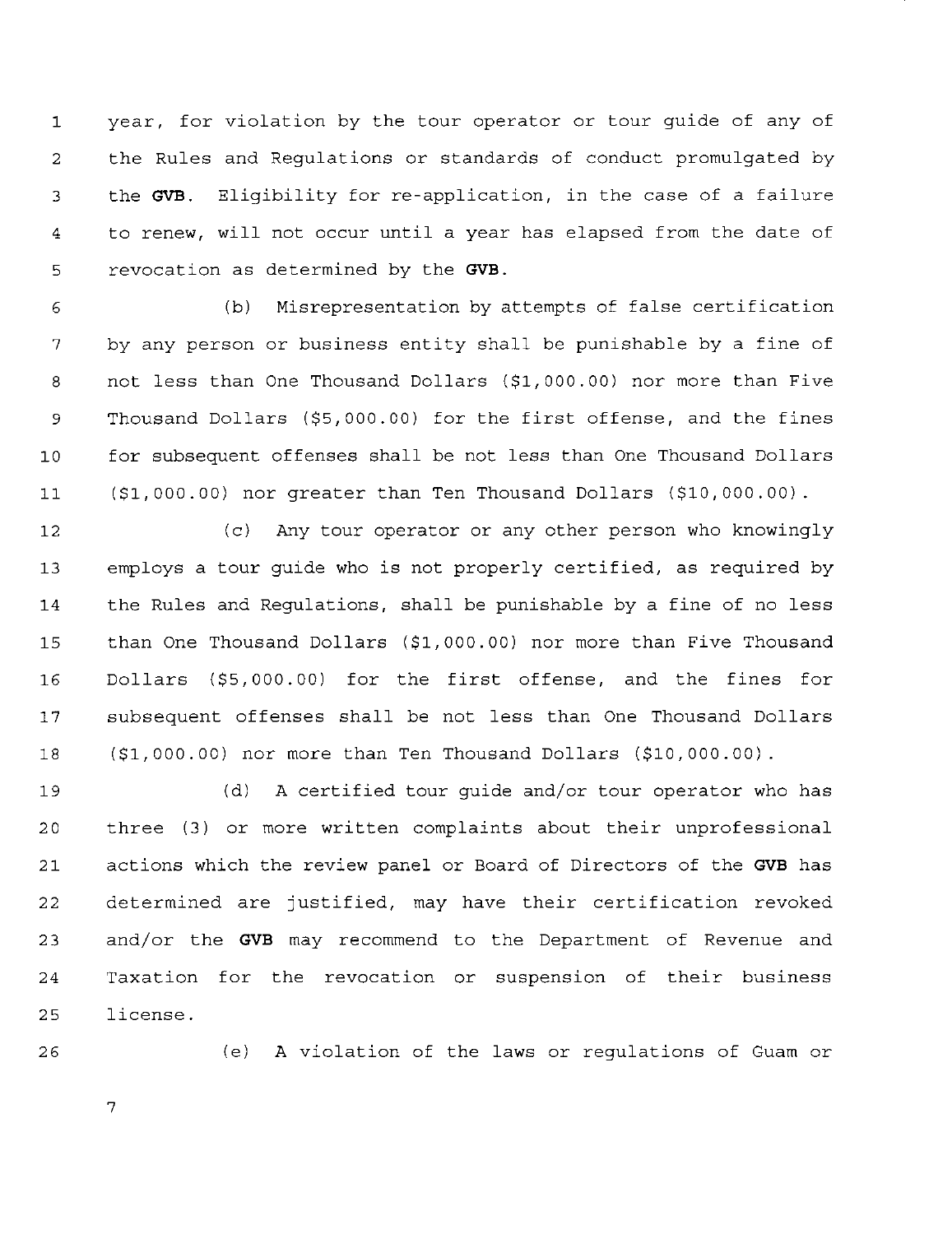the United States shall be construed to be a violation of the Rules  $\mathbf{1}$  $\overline{2}$ and Regulations.

**Section 3215. Notice Of Intention.** Before recommending the 3 revocation or suspension of any license or certification, the **GVB**   $\overline{4}$ 5 shall give, in writing, its intention to revoke or suspend. The notice shall specify a date, not less than thirty (30) days after 6 the date of the notice, a time and location of hearing at which 7 the person concerned may show cause, to the review panel or Board 8 9 of Directors of the **GVB,** why his certification should not be  $10$ revoked or suspended.

 $11$ 

#### **Section 3216. Notice Of Action.**

(a) The **GVB** shall notify the person concerned by written  $12$ notice of the recommended revocation or suspension to be forwarded  $13$ to the Department of Revenue and Taxation, Government of Guam.  $14$ 

15 (b) Notice for violations: a citation will be issued to  $16$ a tour guide or tour operator who is found in violation of any of  $17$ the Rules and Regulations.

**Section 3217. Responsibilities Of Certified Tour Guide.**   $18$ 19 Where a certification has been revoked or suspended, the person concerned shall, within ten (10) days after notification is  $20$ delivered, return the official badge, to the **GVB,** for cancellation.  $21$ 

22 **Section 3218. Employer's Responsibilities.** No person shall 23 employ any individual to act as a tour guide who is not the holder of a tour guide certification badge in the language in which he is 24 25 to guide. Employers shall be required to provide the **GVB** with a 26 listing of all tour guides under its employ on a quarterly basis,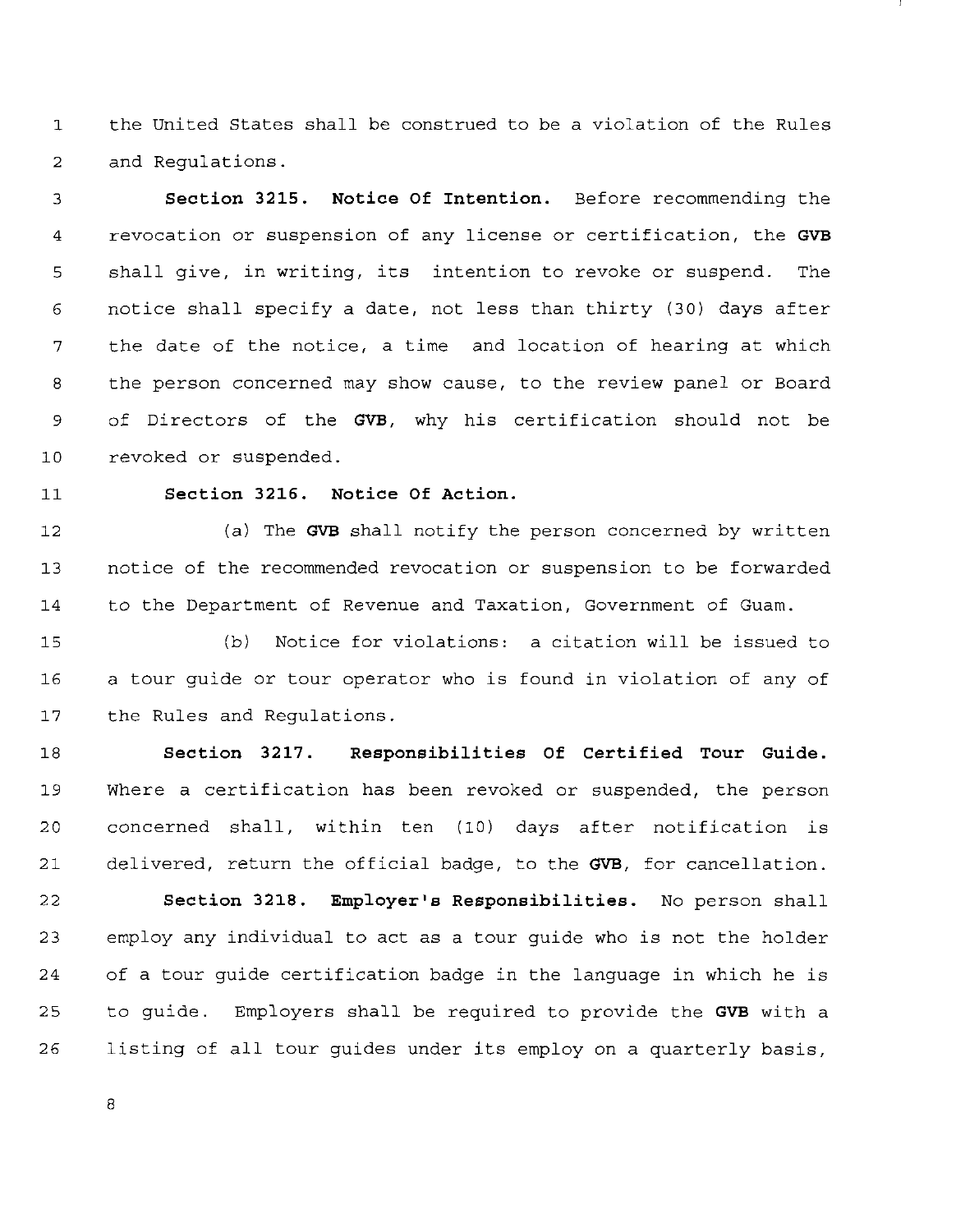on a form provided by the **GVB.**   $\mathbf{1}$ 

**Section 3219. Authorized Agents.** All notices of violations 2 to be issued by the **GVB** under these Rules and Regulations may be 3 issued by any person duly authorized by the **GVB.** A duly authorized  $\overline{4}$ person shall enforce all the tour guide Rules and Regulations and 5 issue notices of violation to tour guides or tour operators 6 committing such violations.  $\overline{7}$ 

**Section 3220. Notice.** Every notice required by these Rules 8 and Regulations to be given or served on any person: 9

(a) Shall be in writing and shall be dispatched to the  $10$ person by any reasonable manner including, but not limited to,  $11$ first class, certified, or registered mail or by personal delivery  $12$  $13$ or service.

(b) The **GVB** shall be deemed to have made a reasonable 14 attempt to notify the person if the **GVB** uses the most recent  $15$  $16$ address information provided on the application for license or  $17$ certification unless the **GVB** receives clear and concise notification from the person that notices from the **GVB** are to be  $18$ sent to an address different from the address on the application 19 20 for license or certification. Clear and concise notification means that the person has provided the **GVB** with written notification 21 including the person's name, the person's new address, and the 22 person's intent to have the **GVB** notices sent to the new address. 23

24 (c) The notice shall be in conformance with the 25 Administrative Adjudication Act and shall inform the person:

(1) That the **GVB** intends to refer the person's

9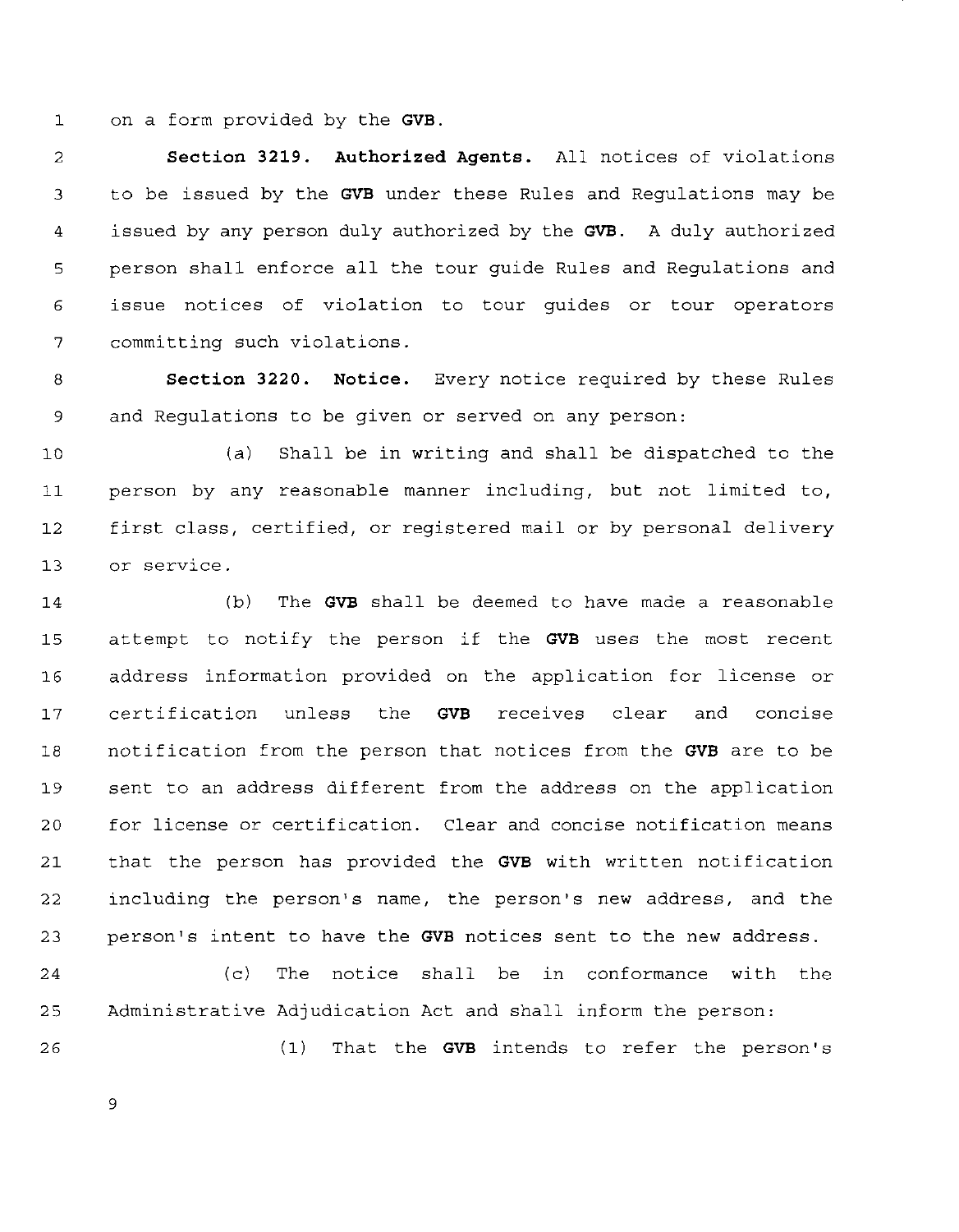$\mathbf{1}$ license or certification to the Department of Revenue and Taxation 2 for revocation or suspension;

(2) That the person shall within fifteen (15) days 3 after the date of notice file with the **GVB** a notice of defense in  $\overline{4}$ 5 which he may request a hearing. The hearing shall be in conformance with the Administrative Adjudication Act;  $\epsilon$ 

(3) That such notice of defense and request for 7 hearing must be in writing and must be received by the **GVB** no later 8 than fifteen (15) days after the date of notice; 9

(4) That the **GVB** will consider any evidence  $10$  $11$ presented by such person before it makes a decision whether to refer the person's license or certification to the Department of  $12$ Revenue and Taxation for revocation or suspension;  $13$ 

 $14$ (5) That if the person desires to discuss such 15 evidence in person or by telephone at a hearing to be conducted by the **GVB,** such request must be received in writing by the **GVB** no 16 later than fifteen (15) days after the date of notice; and  $17$ 

(6) That if the person does not submit any evidence  $18$ in writing to the **GVB** within fifteen 115) days after the date of  $19$ notice, the **GVB** will make a decision whether the license or 20 certification shall be referred to the Department of Revenue and  $21$ Taxation for revocation or suspension. 22

23

#### **Section 3221. Rules Of Conduct For Tour Guides.**

(a) A certified tour guide, when acting as a guide, shall 24 at all times conspicuously display the official badge supplied by 25 the **GVB.** 26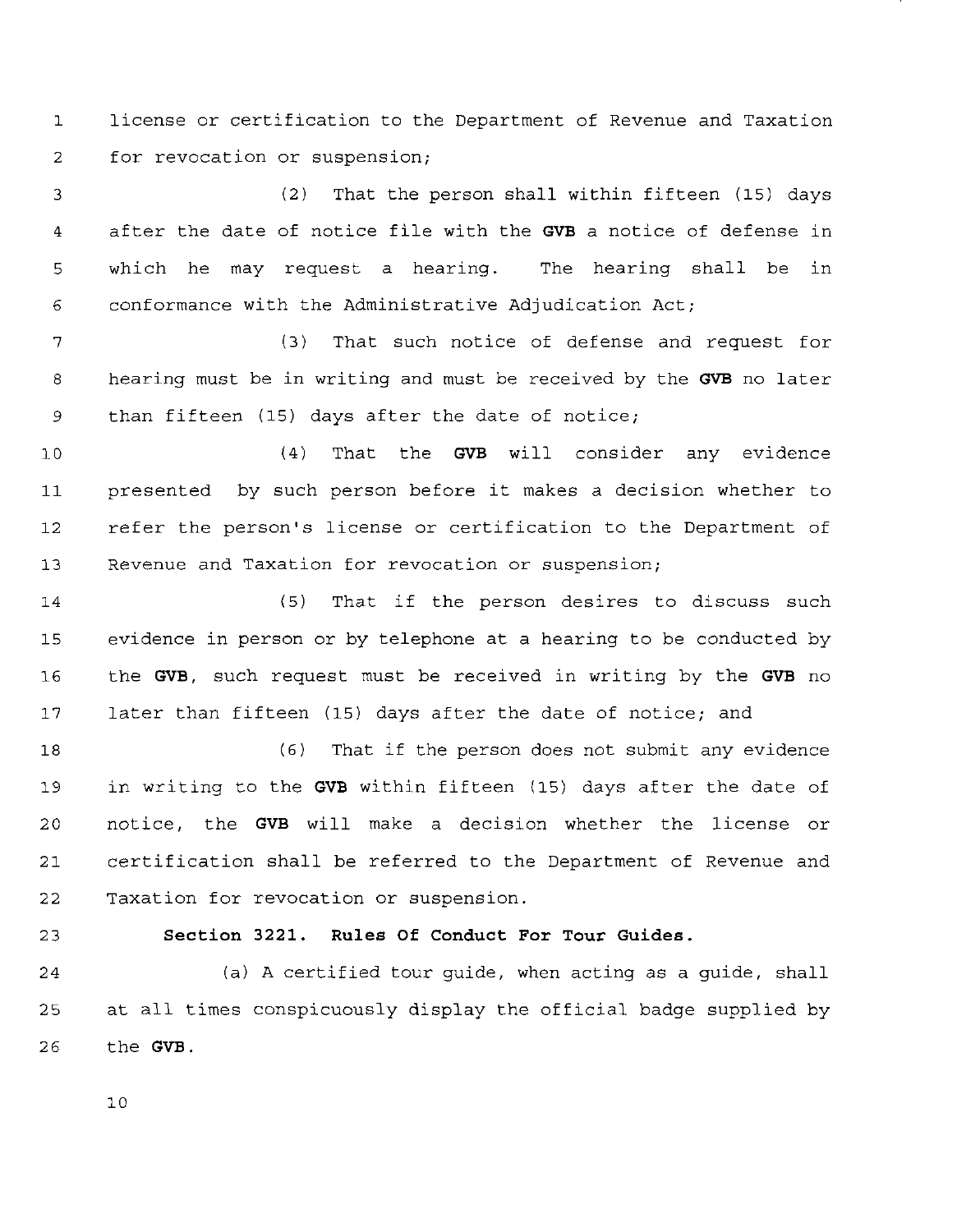(b) A certified tour guide shall attend and successfully  $\mathbf{1}$ complete such courses of training and pass such tests of  $\overline{2}$ proficiency as the **GVB** may require.  $\overline{3}$ 

(c) A certified tour guide shall submit such information  $\overline{4}$ as the **GVB** may require concerning his activities as a tour guide 5 from time to time. 6

(d) A certified tour guide shall permit a person  $\overline{7}$ authorized by the **GVB** or Department of Revenue and Taxation to 8 inspect his badge and record of guiding activities at all 9 reasonable times.  $10$ 

(e) A certified tour guide shall inform the **GVB** when he  $11$ ceases to perform the functions of a tour guide and return his or  $12.$ her certification badge to the **GVB.**   $13$ 

(f) A certified tour guide shall report any and all  $14$ remuneration from any person where applicable to the Department of  $15$ Revenue and Taxation.  $16$ 

(g) A certified tour guide shall not receive or solicit  $17$ any remuneration from any person unless specifically authorized by  $18$ the tour company they are employed with or hired by and in 19 compliance with Section if) above.  $20$ 

(h) A certified tour guide shall not conduct any tour in  $21$ any language except in the language(s) which the tour guide has a 22 certificate of proficiency issued by the **GVB.**  23

**Section 3222. Severability.** If any part of these 24 regulations is for any reason declared to be invalid by a court of 25 law, the remaining regulations under this Chapter shall not be 26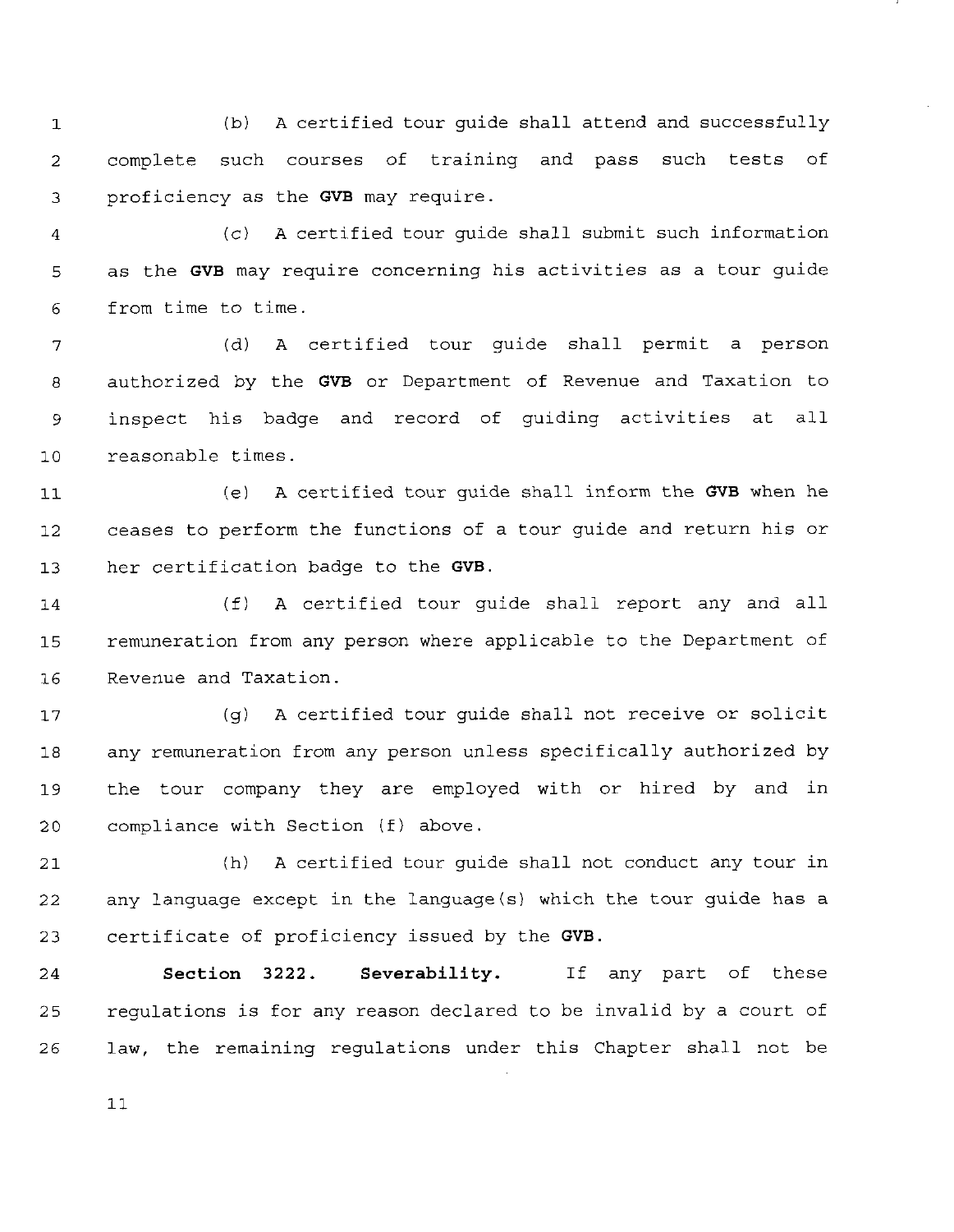1 affected thereby, and shall remain valid and enforceable.

 $\mathcal{L}^{\text{max}}_{\text{max}}$  and  $\mathcal{L}^{\text{max}}_{\text{max}}$ 

 $\mathbf{I}$ 

 $\label{eq:2.1} \frac{1}{\sqrt{2}}\left(\frac{1}{\sqrt{2}}\right)^{2} \left(\frac{1}{\sqrt{2}}\right)^{2} \left(\frac{1}{\sqrt{2}}\right)^{2} \left(\frac{1}{\sqrt{2}}\right)^{2} \left(\frac{1}{\sqrt{2}}\right)^{2} \left(\frac{1}{\sqrt{2}}\right)^{2} \left(\frac{1}{\sqrt{2}}\right)^{2} \left(\frac{1}{\sqrt{2}}\right)^{2} \left(\frac{1}{\sqrt{2}}\right)^{2} \left(\frac{1}{\sqrt{2}}\right)^{2} \left(\frac{1}{\sqrt{2}}\right)^{2} \left(\$ 

2 D#R5088.1 F#G-0018.6 (Rev. 07-25-97)